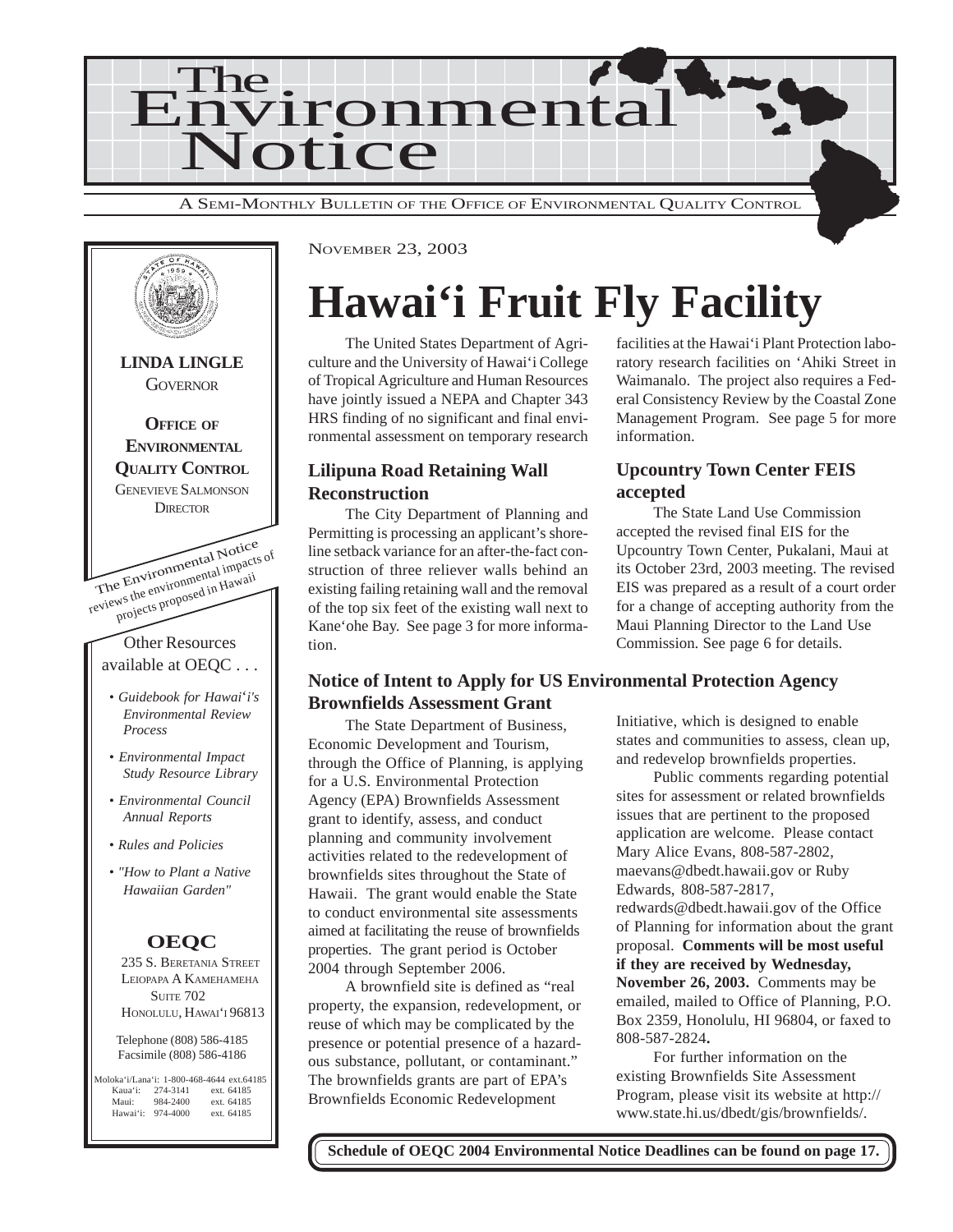# Table of Contents

#### NOVEMBER 23, 2003

## 1 **O'ahu Notices**

#### **Draft Environmental Assessments**

#### **Final Environmental Assessments (FONSI)**

| (4) Waimanalo Plant Protection Laboratory Temporary Research |
|--------------------------------------------------------------|
|                                                              |

| <b>Previously Published Projects Pending Public Comments</b> |  |
|--------------------------------------------------------------|--|
|                                                              |  |

## $\bullet$  **Maui Notices**

### **Final Environmental Assessments/**

| <b>Findings of No Significant Impacts (FONSI)</b>               |
|-----------------------------------------------------------------|
| (1) Kanaio Natural Area Reserve National Resources Conservation |
|                                                                 |
| <b>Final Environmental Impact Statement</b>                     |
|                                                                 |
| <b>Previously Published Projects Pending Public Comments</b>    |
|                                                                 |
| Environmental Impact Statement Preparation Notices  8           |
|                                                                 |

### 7 **Kaua'i Notices**

| <b>Previously Published Projects Pending Public Comments</b> |  |
|--------------------------------------------------------------|--|
|                                                              |  |

#### 2 **Moloka'i Notices**

| <b>Previously Published Projects Pending Public Comments</b> |  |
|--------------------------------------------------------------|--|
|                                                              |  |

## 6 **Hawai'i Notices**

#### **Draft Environmental Assessments**

| (2) Kipuka 21 Fencing and Interpretive Trail Construction |  |
|-----------------------------------------------------------|--|

#### **Final Environmental Assessments/Findings of No Significant Impacts (FONSI)** [\(3\) Lokahi Subdivision Access Road ................................................. 10](#page-9-0)

**Previously Published Projects Pending Public Comments** Draft Environmental Assessments .................................................... 11

## **A Conservation District Notices**

## s **[Shoreline Notices](#page-11-0)**

## V **Pollution Control Permit Applications**

|--|--|

## ^ **Coastal Zone News**

| (1) Hanalei Valley/Hanalei National Wildlife Refuge Scenic Stop, Kaua'i |
|-------------------------------------------------------------------------|
| 14                                                                      |
| (2) Supplemental Deck at Ala Wai Boat Harbor Slip 535, O'ahu  14        |
| (3) Supplemental Deck at Ala Wai Boat Harbor Slip 750, O'ahu  14        |
| (4) Conversion of Pasture Land to Crop Farming in Kahuku, Island of     |
|                                                                         |
|                                                                         |
| Special Management Area Documents (Chapter 25, Revised                  |
|                                                                         |
|                                                                         |

### w **Federal Notices**

| Availability of Seats for the Hawaiian Islands Humpback Whale |  |
|---------------------------------------------------------------|--|
|                                                               |  |
|                                                               |  |

## **Announcment**

2004 Environmental Notice Deadlines ............................................... 17

*We provide access to our activities without regard to race, color, national origin (including language), age, sex, religion, or disability. Write or call OEQC or our departmental Affirmative Action Officer at Box 3378, Honolulu, HI 96801-3378 or at (808) 586- 4616 (voice/tty) within 180 days of a problem. OEQC intends to make the information in this bulletin accessible to everyone. Individuals that require this material in a different format (such as large type or braille), should contact our office for assistance.*

**The Environmental Notice Office of Environmental Quality Control Page 2**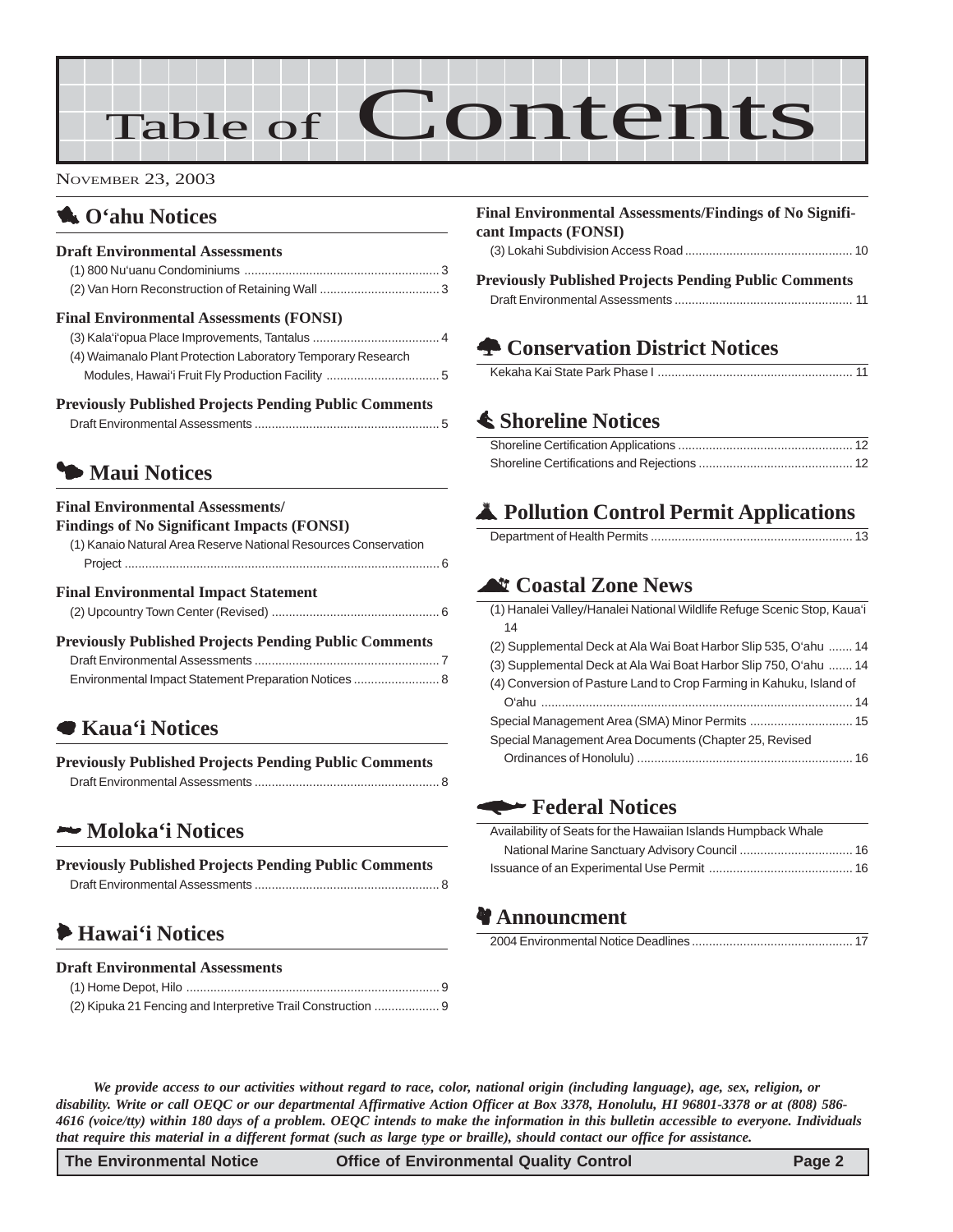## <span id="page-2-0"></span>**O'ahu Notices**

## **Draft Environmental Assessments**

## 1 **(1) 800 Nu'uanu Condominiums**

| District:             | سمهو<br>Honolulu                            |
|-----------------------|---------------------------------------------|
| TMK:                  | $1 - 7 - 002$ ; 002                         |
| Applicant:            | Intracorp, LLC.                             |
|                       | 600 B Street, Suite 1500                    |
|                       | San Diego, California 92101                 |
|                       | Contact: Michael Brekka (619-544-6965)      |
|                       | <b>Approving Agency/Accepting</b>           |
| <b>Authority:</b>     | City and County of Honolulu                 |
|                       | Department of Planning and Permitting       |
|                       | 650 South King Street, 7th Floor            |
|                       | Honolulu, Hawai'i 96813                     |
|                       | Contact: Anthony Ching (527-5833)           |
| <b>Consultant:</b>    | Belt Collins Hawai'i, Ltd.                  |
|                       | 2153 North King Street, Suite 200           |
|                       | Honolulu, Hawai'i 96819                     |
|                       | Contact: Lee Sichter (521-5361)             |
| <b>Public Comment</b> |                                             |
| <b>Deadline:</b>      | December 23, 2003                           |
| Status:               | DEA First Notice pending public comment.    |
|                       | Address comments to the applicant with      |
|                       | copies to the approving agency or accepting |

authority, the consultant and OEQC. **Permits** Chinatown Special District (Major), **Required**: Grading, Building

The applicant proposes to develop a 186-unit residential condominium tower on a 38,177-square foot parcel at 800 Nu'uanu Avenue in Chinatown. The project site is bounded by Nu'uanu Avenue, Nimitz Highway, Smith Street, and Marin Street. The proposed project is a 21-story high-rise structure with 3-1/2 parking levels (above-grade) and 23,376 square feet of ground floor retail space and building services. The 220 foot high structure is located within the Makai Precinct of the Chinatown Special District with a 250-foot height limit. Currently, there is a surface parking lot located at the project site.

Short-term construction related noise, dust, and water quality impacts will be mitigated by complying with applicable permit conditions.

In the long-term, the proposed high-rise structure will have a visual impact on the surrounding area but with its 250-

NOVEMBER 23, 2003 **1 3 2 4**

foot building height limit and its close proximity to other high-rise structures in the central business district, it may not be considered a significant visual impact. There will be increased vehicular traffic but no significant changes in the level of service. There are no other significant long-term environmental impacts anticipated.



## **(2) Van Horn Reconstruction of Retaining Wall**

| District:                         | Ko'olaupoko                                 |  |
|-----------------------------------|---------------------------------------------|--|
| TMK:                              | $4-6-1:9$                                   |  |
| Applicant:                        | Richard and Noreen Van Horn                 |  |
|                                   | 46-035 Lilipuna Road                        |  |
|                                   | Kane'ohe, Hawai'i 96744                     |  |
|                                   | Contact: Richard Van Horn (521-5361)        |  |
| <b>Approving Agency/Accepting</b> |                                             |  |
| <b>Authority:</b>                 | City and County of Honolulu                 |  |
|                                   | Department of Planning and Permitting       |  |
|                                   | 650 S. King Street, 7th Floor               |  |
|                                   | Honolulu, Hawai'i 96813                     |  |
|                                   | Contact: Ann Matsumura (523-4077)           |  |
| <b>Public Comment</b>             |                                             |  |
| Deadline:                         | December 23, 2003                           |  |
| Status:                           | DEA First Notice pending public comment.    |  |
|                                   | Address comments to the applicant with      |  |
|                                   | copies to the approving agency or accepting |  |
|                                   | authority and OEQC.                         |  |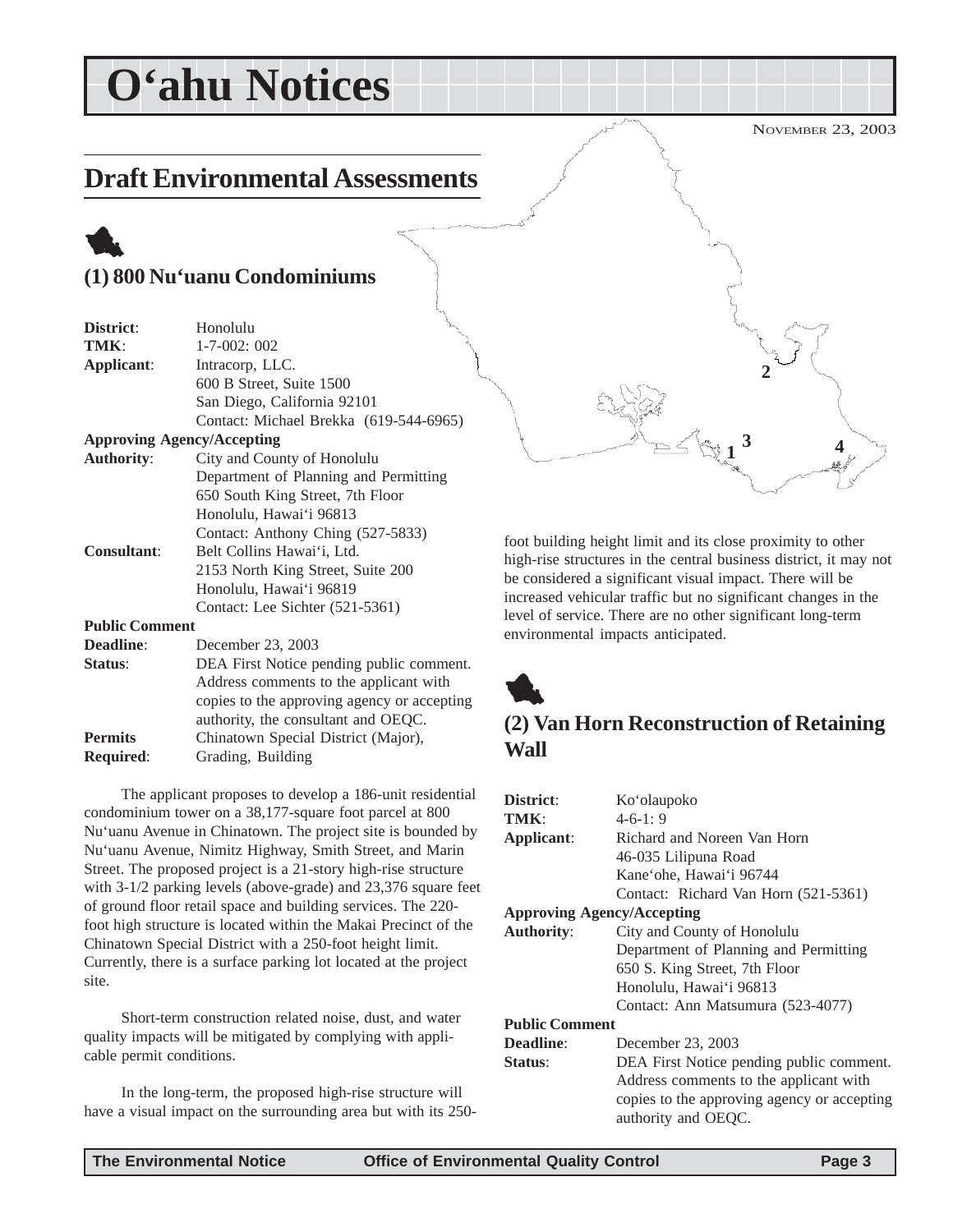## <span id="page-3-0"></span>**O'ahu Notices**

NOVEMBER 23, 2003

## **Permits**

**Required**: SSV

The 24,431 square-foot shoreline property is developed with three dwelling units and is zoned R-10 Residential District.

The applicants are requesting to retain (allow) two, 4 foot high Concrete Rubble Masonry (CRM) walls and construct an additional 4-foot high CRM wall mauka of an existing, 100-foot long retaining wall. The existing retaining wall is failing and has already been substantially repaired and reduced in height from 12 feet to 6 feet. Approximately 20 feet of the west end of thefailing wall will be removed and rebuilt to a height of 6 feet. Each of the three CRM walls is designed to retain 4 feet of soil and are set back 8 to 10 feet from the original retaining wall and from each other. The stepped-formation of the proposed three CRM walls will require the removal of approximately 300 cubic yards of existing yard. Reinforcement of the footing of the failing retaining wall will require the removal of an one- to two-foot high wall approximately two feet seaward of the failing wall.

The applicant also proposes to construct a series of three, 4-foot rise stairways and wall segments integrated into the eastern end of the CRM walls, replace an existing concrete slab seaward of the failing retaining wall, and replace an existing, collapsed wall east of the stair system.

The majority of the property's shoreline is the seaward edge of an existing seawall. The status of the seawall and the pier are the subject of a lease agreement approved by Department of Land and Natural Resources under the Kane'ohe Bay Amnesty Program.

The proposed alterations lie within the 40-foot shoreline setback area and will require a Shoreline Setback Variance. The applicants have provided a Certified Shoreline Survey approved by the Board of Land and Natural Resources on July 10, 2003.

## **Final Environmental Assessments (FONSI)**



### **(3) Kala'i'opua Place Improvements, Tantalus**

| District: | Honolulu           |  |
|-----------|--------------------|--|
| TMK:      | $2-5-19: 9$ (por.) |  |
|           |                    |  |

| Applicant:         | City and County of Honolulu            |
|--------------------|----------------------------------------|
|                    | Department of Design and Construction  |
|                    | 650 South King Street                  |
|                    | Honolulu, Hawai'i 96813                |
|                    | Contact: Kenneth Lai (527-5317)        |
|                    | <b>Approving Agency/Accepting</b>      |
| <b>Authority:</b>  | Same as above.                         |
| <b>Consultant:</b> | Engineering Concepts, Inc.             |
|                    | 1150 South King Street, Suite 700      |
|                    | Honolulu, Hawai'i 96814                |
|                    | Contact: Kay Muranaka (591-8820)       |
| Status:            | FEA/FONSI issued, project may proceed. |
| <b>Permits</b>     | CDUA; Building; Grubbing, Grading      |
| <b>Required:</b>   | and Stockpiling                        |

Kala'i'opua Place is a narrow, 8- to 10-foot wide, asphalt-paved road under the jurisdiction of the City and County of Honolulu, that extends about 850 feet from Round Top Drive on the upper slopes of Tantalus, providing access to seven residential properties. The road is situated on a steep slope and is in poor condition due to erosion of the hillside. Residents are concerned that the road does not provide safe passage to their properties and that further erosion will eventually make it impassable to vehicular traffic. The Department of Design and Construction has proposed improvements to Kala'i'opua Place to restore the pavement width to 10 to 11 feet, and provide stabilization against further erosion. The proposed work will be packaged as a base bid with three additive items, to be constructed as funds allow. Proposed improvements include guardrail installation, and mechanically stabilized earth reinforced wall systems for slope stabilization. Construction of a bridge over a short segment of roadway is an additive item. Relocation of utility poles will also be included in this project.

Potential negative impacts may result from construction activities. These short-term impacts may include increased dust, noise and traffic; power outages; and road closures on Kala'i'opua Place. Mitigation measures include compliance with applicable regulations to minimize noise and air quality impacts, maintaining communication with residents regarding construction scheduling, and providing other accommodations for residents for the duration of road closures if access to homes and properties is restricted for a prolonged period. Disruption of electrical power will be coordinated with HECO, and residents will be informed in advance of planned outages. The project site is located within the Conservation District and improvements will be subject to the conditions of a Conservation District Use Permit. Construction is anticipated to begin in May 2004, upon receipt of all permits and approvals, and will take nine months to complete. The estimated construction cost is \$700,000, to be funded by the City and County of Honolulu.

 **Page 4 Control Control Control Control Page 4 Control Control Control Page 4 The Environmental Notice**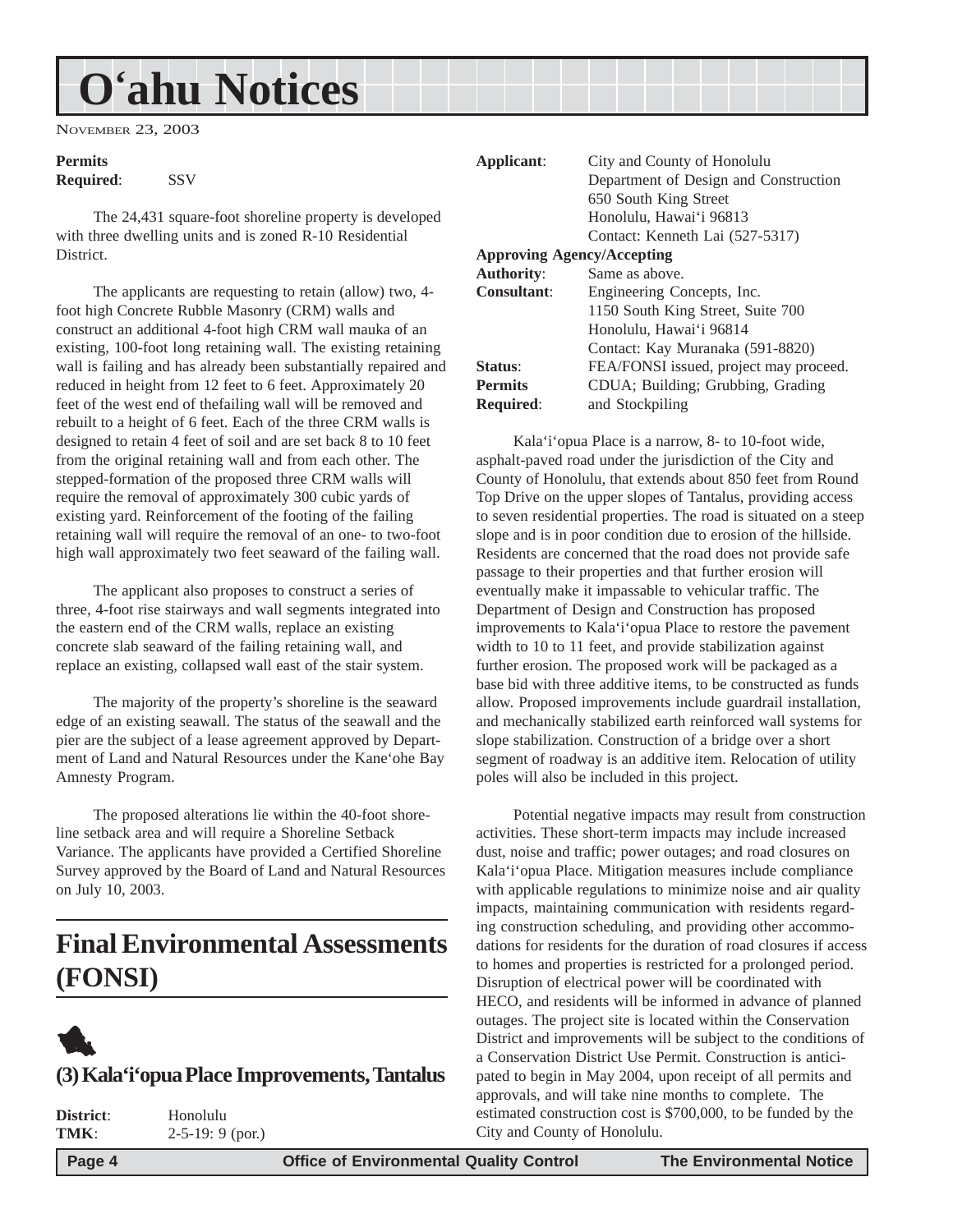## **O'ahu Notices**

NOVEMBER 23, 2003

## <span id="page-4-0"></span>1

## **(4) Waimanalo Plant Protection Laboratory Temporary Research Modules, Hawai'i Fruit Fly Production Facility**

| District:                         | Ko'olaupoko                               |
|-----------------------------------|-------------------------------------------|
| TMK:                              | 4-1-26: por. 1                            |
| Applicant:                        | University of Hawai'i College of Tropical |
|                                   | <b>Agriculture and Human Resources</b>    |
|                                   | 3050 Maile Way, Gilmore Hall 207          |
|                                   | Honolulu, Hawai'i 96822                   |
|                                   | Contact: Walter T. Harada (956-7429)      |
| <b>Approving Agency/Accepting</b> |                                           |
| <b>Authority:</b>                 | Same as above.                            |
| <b>Consultant:</b>                | Hawai'i Pacific Engineers, Inc.           |
|                                   | 1132 Bishop Street, Suite 1003            |
|                                   | Honolulu, Hawai'i 96813-2830              |
|                                   | Contact: Roy K. Abe (522-7425)            |
| Status:                           | FEA/FONSI issued, project may proceed.    |
| <b>Permits</b>                    |                                           |
| <b>Required:</b>                  | Building, Grading, NPDES, Noise           |
|                                   |                                           |

 The United States Department of Agriculture (USDA) Hawai'i Fruit Fly Production Facility (HFFPF), located on 'Ahiki Street in Waimanalo, is one of only two domestic sources of sterile Mediterranean fruit flies available to support eradication and preventive programs in the U.S.

The USDA proposes to construct temporary Hawai'i Plant Protection Laboratory (HPPL) research facilities comprised of five single-story prefabricated steel-panel modules with workspace totaling approximately 3,900 square feet. Approximately 10 employees will work in the research modules. The project also includes construction of a 2,200 square foot single story irradiator/storage building to temporarily house USDA's two irradiator units during future reconstruction of the HFFPF and to meet storage space needs of future HFFPF operations. The USDA funded project is estimated to cost \$1.1 million.

The project will require clearing of approximately 0.75 acres of land leased from the University of Hawai'i. Site improvements will include grading; fencing; water, power and sewer connections; storage tank for process wastewater (held for offsite disposal); and a stormwater detention basin.

Environmental impacts will be limited primarily to short-term disruptions associated with construction activities. Construction activities will be confined to the USDA site to eliminate impacts to the nearby historic Tai-Lee Ditch. No impacts to endangered species, archaeological resources or cultural practices are anticipated. Visual impacts will be minimal as existingvegetation will screen the site from public view.

## **Previously Published Projects Pending Public Comments**

### **Draft Environmental Assessments**

|                       | <b>K</b> Hogg Single Family Residence    |
|-----------------------|------------------------------------------|
| Applicant:            | James and Lisa Hogg                      |
|                       | 8 Poipu Drive                            |
|                       | Honolulu, Hawai'i 96825                  |
|                       | Contact: Gerald Park (596-7484)          |
|                       | <b>Approving Agency/Accepting</b>        |
| <b>Authority:</b>     | Department of Land and Natural Resources |
|                       | Office of Conservation and Coastal Lands |
|                       | P.O. Box 621                             |
|                       | Honolulu, Hawai'i 96809                  |
|                       | Contact: Dawn Hegger (587-0380)          |
| <b>Public Comment</b> |                                          |
| Deadline:             | December 8, 2003                         |
|                       |                                          |

#### 1 **Waikiki Kalakaua Retail**

| Applicant:                        | <b>Robertson Properties Group</b>     |  |
|-----------------------------------|---------------------------------------|--|
|                                   | 120 N. Robertson Blyd.                |  |
|                                   | Los Angeles, CA 90048                 |  |
|                                   | Contact: Tim Kolvoord (310-855-8484)  |  |
| <b>Approving Agency/Accepting</b> |                                       |  |
| <b>Authority:</b>                 | City and County of Honolulu           |  |
|                                   | Department of Planning and Permitting |  |
|                                   | 650 S. King Street, 7th Floor         |  |
|                                   | Honolulu, Hawai'i 96813               |  |
|                                   | Contact: Geri Ung (527-6044)          |  |
| <b>Public Comment</b>             |                                       |  |
| Deadline:                         | December 8, 2003                      |  |

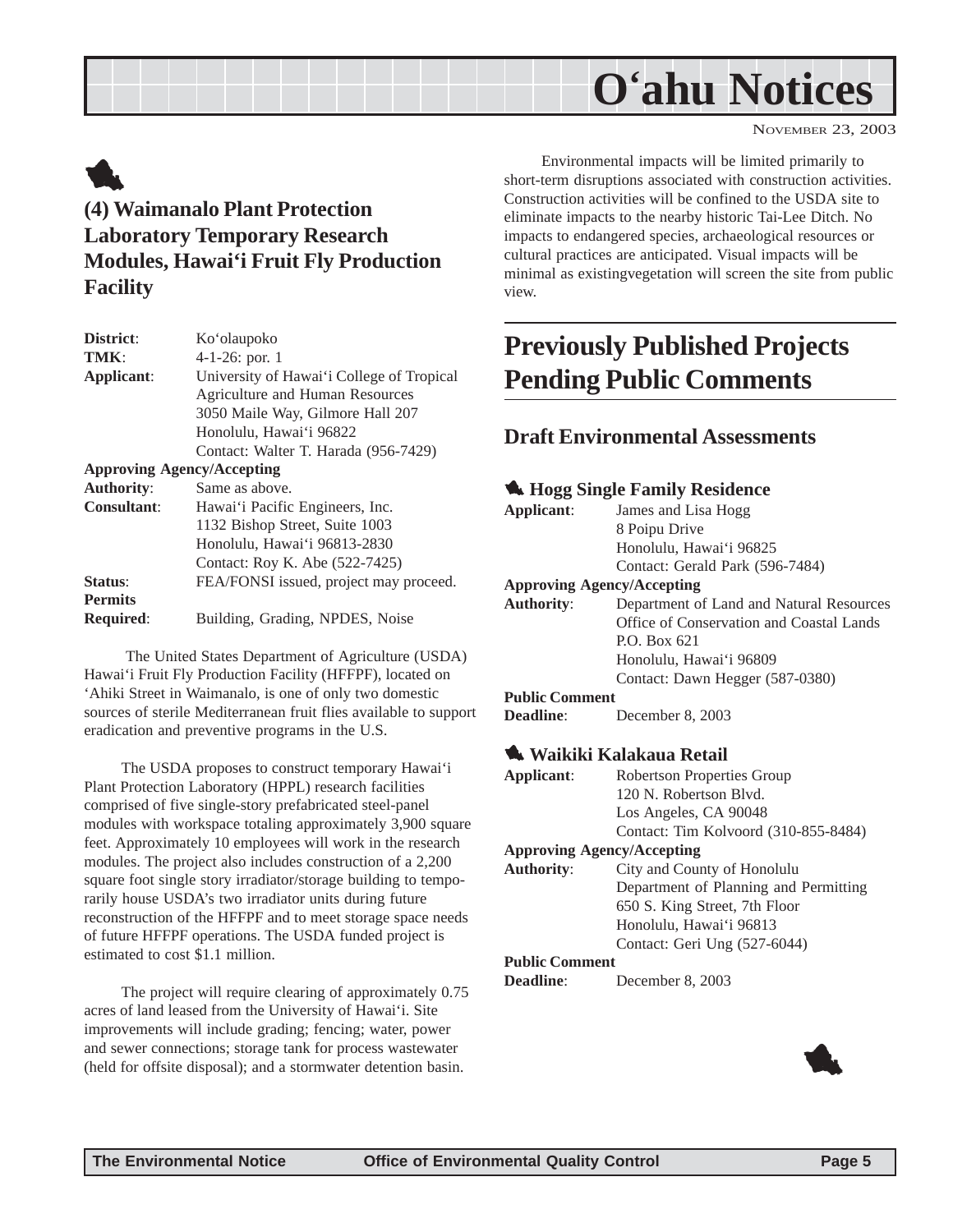## <span id="page-5-0"></span>**Maui Notices**

NOVEMBER 23, 2003

## **Final Environmental Assessments/Findings of No Significant Impacts (FONSI)**

## $\bullet$ **(1) Kanaio Natural Area Reserve National Resources Conservation Project**

| District:                         | Makawao and Hana                       |
|-----------------------------------|----------------------------------------|
| TMK:                              | 2-1-003-054, 2-1-003-050, 1-9-001-006  |
| Applicant:                        | Department of Land & Natural Resources |
|                                   | Division of Forestry & Wildlife        |
|                                   | 1151 Punchbowl Street, Room 224        |
|                                   | Honolulu, Hawai'i 96813                |
|                                   | Contact: Christen Mitchell (587-0051)  |
| <b>Approving Agency/Accepting</b> |                                        |
| <b>Authority:</b>                 | Same as above.                         |
| Status:                           | FEA/FONSI issued, project may proceed. |
| <b>Permits</b>                    |                                        |
| <b>Required:</b>                  | BLNR Approval, Grubbing, Grading       |

The Hawai'i Department of Land and Natural Resources, Division of Forestry and Wildlife, Natural Area Reserves System, in a cooperative effort with the US Fish & Wildlife Service and Ulupalakua Ranch, proposes to install ungulate-proof fencing at Kanaio Natural Area Reserve (NAR) on the island of Maui.

Introduced ungulates — such as deer, pigs, goats, and cattle — are one of the most significant threats to the continued survival of native species and ecosystems that Kanaio NAR was established to protect. Feeding and trampling by ungulates destroy individual plants and damage native forest systems by destabilizing soils, hastening erosion, and facilitating weed invasion.

The project involves fence construction in two phases to create a large ungulate free area. Phase I requires 5.25 miles of fencing to enclose approximately 850 acres. In Phase II, an additional 3.75 miles of fence is proposed to enclose approximately 400 acres nominated for addition to the existing Natural Area Reserve adjacent to Phase I. The proposed fencing will protect dry forests and shrublands, and a unique assemblage of native plants and animals, including rare and

endangered species, from further damage caused by nonnative ungulates. The fencing will also provide a protected area for future restoration efforts.

**2**

**1**

Potential impacts include soil disturbance along the fenceline, damage to common native plants, increased risk of wildfire, and effects on rare and endangered plant and animal species, cultural resources, and visual resources. Impact mitigation measures include conducting expert surveys of the fence route to ensure that no biological or cultural resources (including lava tubes) are within the fence clearing corridor, taking preventive action to decrease the potential for accidental introduction of non-native species, implementing weed control to reduce fire threat, and aligning the fenceline to minimize visual impact fromHighway 31.

## **Final Environmental Impact Statement**



### **(2) Upcountry Town Center (Revised)**

| District: | Makawao         |
|-----------|-----------------|
| TMK:      | $2 - 3 - 07:08$ |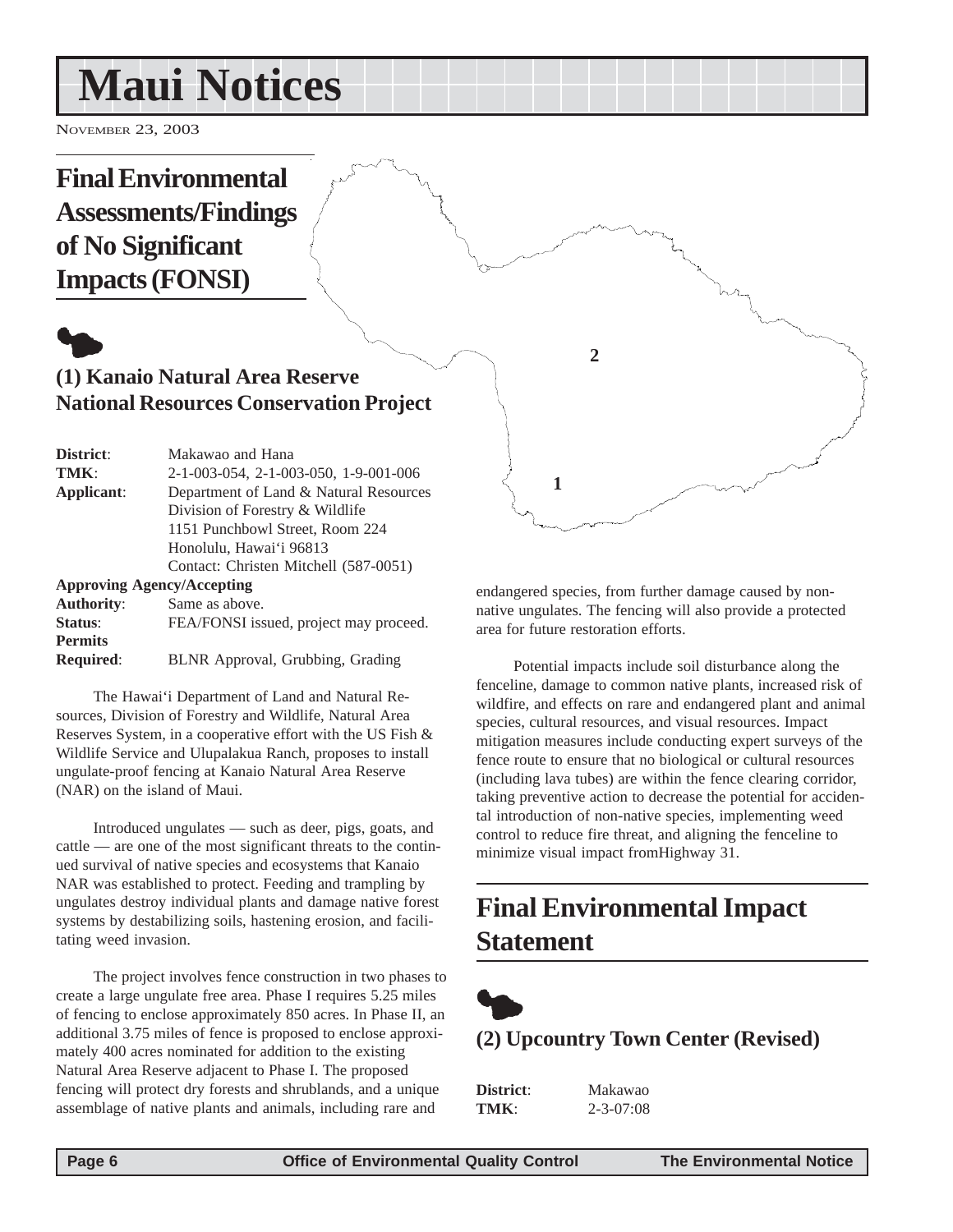## <span id="page-6-0"></span>**Maui Notices**

| Applicant:         | Maui Land & Pineapple Company, Inc.    |
|--------------------|----------------------------------------|
|                    | P.O. Box 187                           |
|                    | Kahului, Hawai'i 96733-6687            |
|                    | Contact: Randy Endo (877-3874)         |
|                    | <b>Approving Agency/Accepting</b>      |
| <b>Authority:</b>  | <b>State Land Use Commission</b>       |
|                    | P.O. Box 2359                          |
|                    | Honolulu, Hawai'i 96804-2359           |
|                    | Contact: Russell Kumabe (587-3822)     |
| <b>Consultant:</b> | Group 70 International, Inc.           |
|                    | 925 Bethel Street, 5th Floor           |
|                    | Honolulu, Hawai'i 96813                |
|                    | Contact: Jeff Overton (523-5866 x 104) |
| <b>Status:</b>     | RFEIS accepted by the State Land Use   |
|                    | Commission on October 23, 2003.        |
| <b>Permits</b>     | State District Boundary Amendment,     |
| <b>Required:</b>   | Community Plan Amendment, Change in    |
|                    | Zoning, Project District Approval      |

A Revised Draft Environmental Impact Statement for the Upcountry Town Center at Pukalani, Maui was submitted to the State Land Use Commission after an April 16, 2003 Court Order held that acceptance of the original Final Environmental Impact Statement by the Maui County Planning Director was null and void and the LUC was the appropriate accepting authority. The Land Use Commission, at its October 23, 2003 meeting, accepted the Revised Final EIS. The Project Description remains as follows:

Maui Land & Pineapple Company, Inc. is proposing to improve approximately 40 acres of agricultural land into a rural country town center development. New uses include commercial, office and civic space, cottage industrial lots and a senior or multi-family residential component. Associated parking and improved road circulation are also proposed within the master development plan. Open space is an important component, representing 10 acres or 25% of the project area.

The proposed Upcountry Town Center will serve local residents, businesses and visitors through a variety of uses. Quality retail, governmental, senior/multi-family living and office space are in demand in the area because of an enhanced economy and larger local populations. The project intends to meet needs identified by members of the community while maintaining the distinctive Upcountry Maui character and creating a sense of place in a central area for the region.

The Upcountry Town Center Master Plan includes approximately 10-acres of open space designed as a buffer between Pukalani BypassHighway and the uses of the Center. This area will be landscaped consistent with the surrounding Upcountry Maui environment and plans include recreational features such as pedestrian and equestrian trails. The entire development is intended to provide a centralized local gathering place providing a venue for community services, activities and outdoor markets. A new water well to serve the

## **Previously Published Projects Pending Public Comments**

#### **Draft Environmental Assessments**

project will also be developed at Piiholo.

|                       | Ko'ie'ie Fishpond Revitalization Project |
|-----------------------|------------------------------------------|
| Applicant:            | 'Ao'ao O Na Loko I'a O Maui              |
|                       | <b>PMB 110</b>                           |
|                       | P.O. Box 959                             |
|                       | Kihei, Hawai'i 96753                     |
|                       | Contact: Kimokeo "Bully" Kapahulehua     |
|                       | $(875-9059)$                             |
|                       | <b>Approving Agency/Accepting</b>        |
| <b>Authority:</b>     | Department of Land and Natural Resources |
|                       | P.O. Box 621                             |
|                       | Honolulu, Hawai'i 96809                  |
|                       | Contact: Dawn Hegger (587-0380)          |
| <b>Public Comment</b> |                                          |
| Deadline:             | December 8, 2003                         |
| Pu'u Kahana           |                                          |
| Applicant:            | CB Maui, LLC                             |
|                       | 1043 Makawao Avenue, Suite 208           |
|                       | Makawao, Hawai'i 96768                   |
|                       | Contact: Michele McLean (572-3011 x 208) |
|                       | <b>Approving Agency/Accepting</b>        |
| <b>Authority:</b>     | County of Maui                           |
|                       | Department of Planning                   |
|                       | 250 South High Street                    |
|                       | Wailuku, Hawai'i 96793                   |
|                       | Contact: Ann Cua (270-7735)              |
| <b>Public Comment</b> |                                          |
| Deadline:             | December 8, 2003                         |
|                       |                                          |

NOVEMBER 23, 2003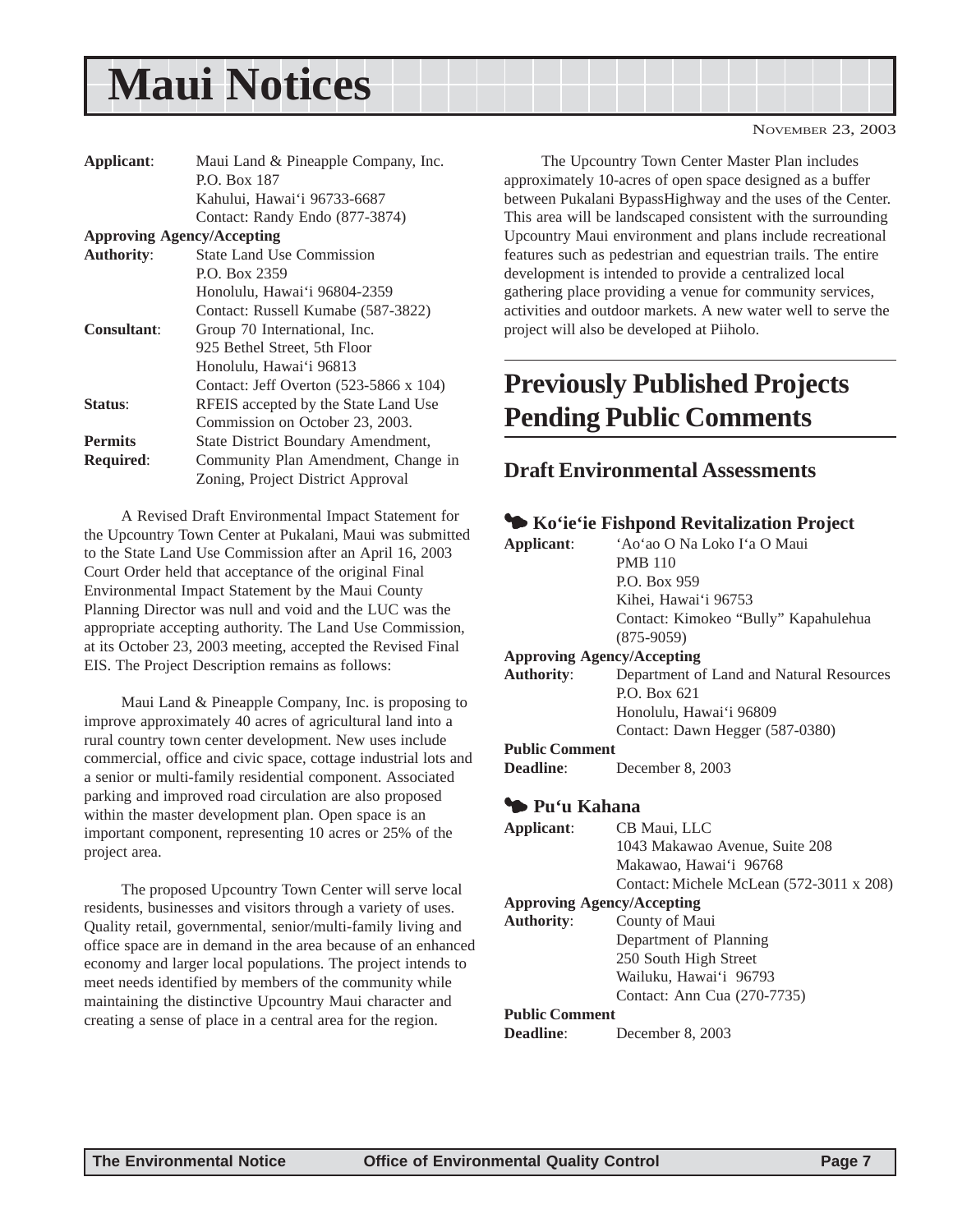## <span id="page-7-0"></span>**Maui Notices**

## **Moloka'i Notices**

NOVEMBER 23, 2003

## **Environmental Impact Statement Preparation Notices**

## 3 **Atlantis Submarines Twin Peaks Artificial Reef**

**Applicant**: Atlantis Submarines Hawai'i, LLC 658 Front Street, #175 Lahaina, Hawai'i 96761 Contact: Jim Walsh (667-6604)

#### **Approving Agency/Accepting**

| <b>Authority:</b>     | Department of Land and Natural Resources |
|-----------------------|------------------------------------------|
|                       | Office of Conservation and Coastal Lands |
|                       | 1151 Punchbowl Street, Room 220          |
|                       | Honolulu, Hawai'i 96813                  |
|                       | Contact: Sam Lemmo (587-0381)            |
| <b>Public Comment</b> |                                          |

**Deadline**: December 8, 2003



## **Previously Published Projects Pending Public Comments**

#### **Draft Environmental Assessments**

#### 2 **Moloka'i General Hospital Expansion and Renovation Applicant**: Moloka'i General Hospital

280 Puali Street Kaunakakai, Hawai'i 96748 Contact: Randy Lite (553-3185) **Approving Agency/Accepting Authority**: County of Maui Moloka'i Planning Commission c/o Department of Planning

#### 250 South High Street Wailuku, Hawai'i 96793

Contact: Ms. Kivette Caigoy (270-7735)

#### **Public Comment**

**Deadline**: December 8, 2003



## **Kaua'i Notices**

## **Previously Published Projects Pending Public Comments**

### **Draft Environmental Assessments**

#### 7 **Kilauea Booster Pump Station**

**Applicant**: County of Kaua'i Department of Water 4398 Pua Loke Street Lihue, Hawai'i 96766 Contact: Keith Fujimoto (245-5449) **Approving Agency/Accepting Authority**: Same as above.

**Public Comment Deadline**: December 8, 2003



 $\bullet$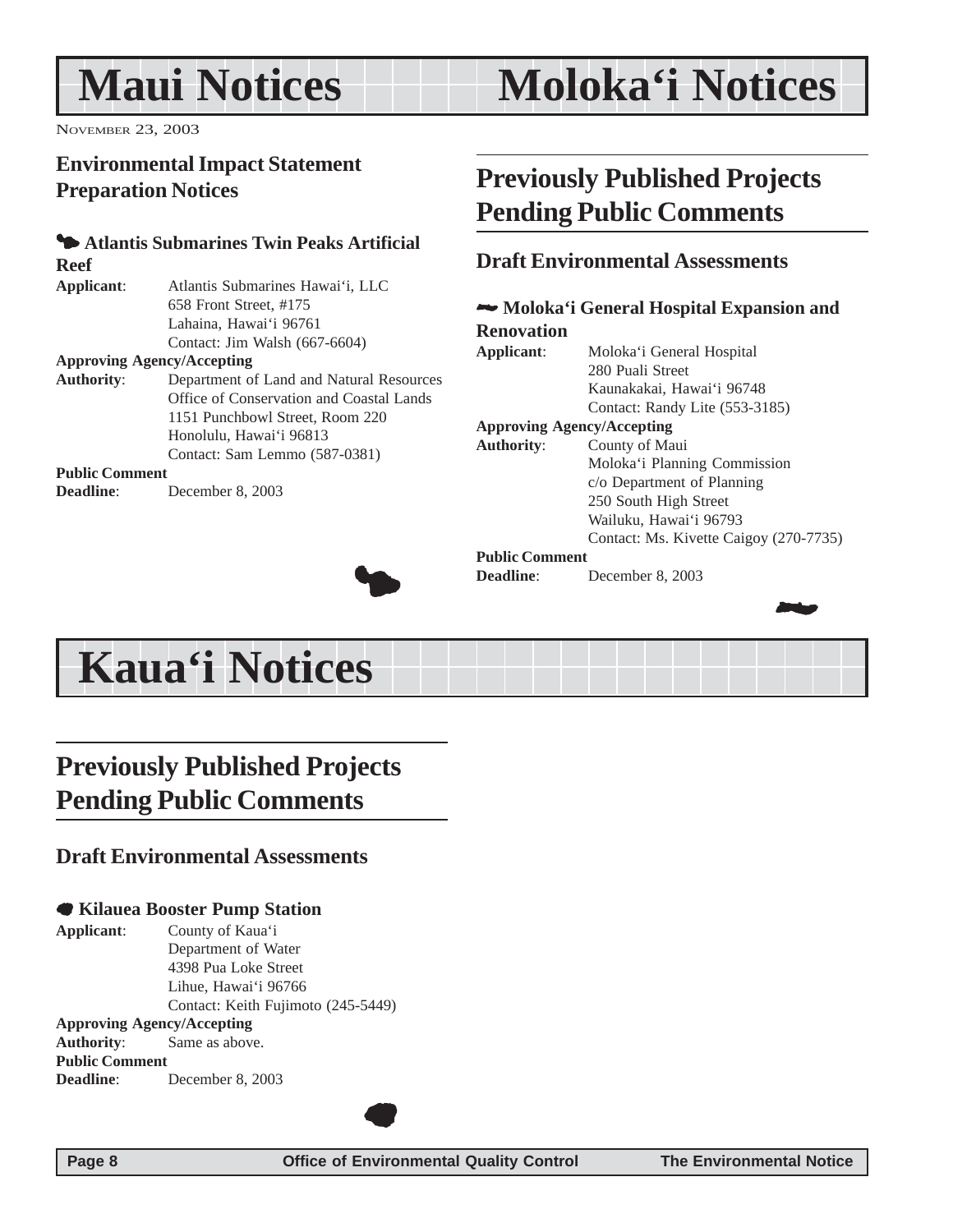## <span id="page-8-0"></span>**Hawai'i Notices**

**Draft Environmental**

## **Assessments**

## $\blacklozenge$ **(1) Home Depot, Hilo**

| District:             | South Hilo                               |
|-----------------------|------------------------------------------|
| TMK:                  | $2-2-47$ : 64 (por.)                     |
| Applicant:            | Department of Hawaiian Home Lands        |
|                       | P.O. Box 1879                            |
|                       | Honolulu, Hawai'i 96805                  |
|                       | Contact: Manny Nova (587-6428)           |
|                       | <b>Approving Agency/Accepting</b>        |
| <b>Authority:</b>     | Same as above.                           |
| Consultant:           | PBR Hawai'i                              |
|                       | ASB Tower, Suite 650                     |
|                       | 1001 Bishop Street                       |
|                       | Honolulu, Hawai'i 96813                  |
|                       | Contact: Tom Schnell (521-5631)          |
| <b>Public Comment</b> |                                          |
| <b>Deadline:</b>      | December 23, 2003                        |
| Status:               | DEA First Notice pending public comment. |
|                       | Address comments to the applicant with   |

copies to the consultant and OEQC. **Permits** Grading/Building, Driveway Connection **Required**: to County Road, Water

The proposed The Home Depot store will be located on an approximately twelve-acre site within the Panaewa Industrial Lots, a 140-acre industrial park owned by the DHHL. The Home Depot will include a 102,948 square foot warehouse-style store, a 27,631 square foot garden center, and a parking lot with 492 stalls. The site is bound by Maka'ala Street, Railroad Avenue, Ohuohu Street Extension, and the Prince Kuhio Plaza employee parking lot and is surrounded by other urban and industrial uses.

The lease of this property will generate revenue to serve native Hawaiian beneficiaries, facilitate commercial growth, and provide employment opportunities. The Home Depot store will create approximately 125 new direct long-term employment opportunities in the Hilo region. In addition, indirect jobs will be created within industries supporting and supplying inventory, such as garden supplies. The construction of the store also will provide short-term employment opportunities for the construction industry.



No significant natural, archaeological, or cultural resources have been identified on The Home Depot site. Impacts include air and noise impacts during construction, however, these will be of a short-term duration, and insignificant, especially when weighed against the positive economic and social benefits associated with the project. Appropriate best management practices will provide safeguards for protection of water quality during the construction period. While the store will generate additional traffic, the impacts can be mitigated by roadway improvements.

## $\blacklozenge$ **(2) Kipuka 21 Fencing and Interpretive Trail Construction**

| District:                         | South Hilo                               |
|-----------------------------------|------------------------------------------|
| TMK:                              | $2-4-008:008$                            |
| Applicant:                        | Department of Land and Natural Resources |
|                                   | Division of Forestry and Wildlife        |
|                                   | 1151 Punchbowl Street, Room 224          |
|                                   | Honolulu, Hawai'i 96813                  |
|                                   | Contact: Christen Mitchell (587-0051)    |
| <b>Approving Agency/Accepting</b> |                                          |
| <b>Authority:</b>                 | Same as above.                           |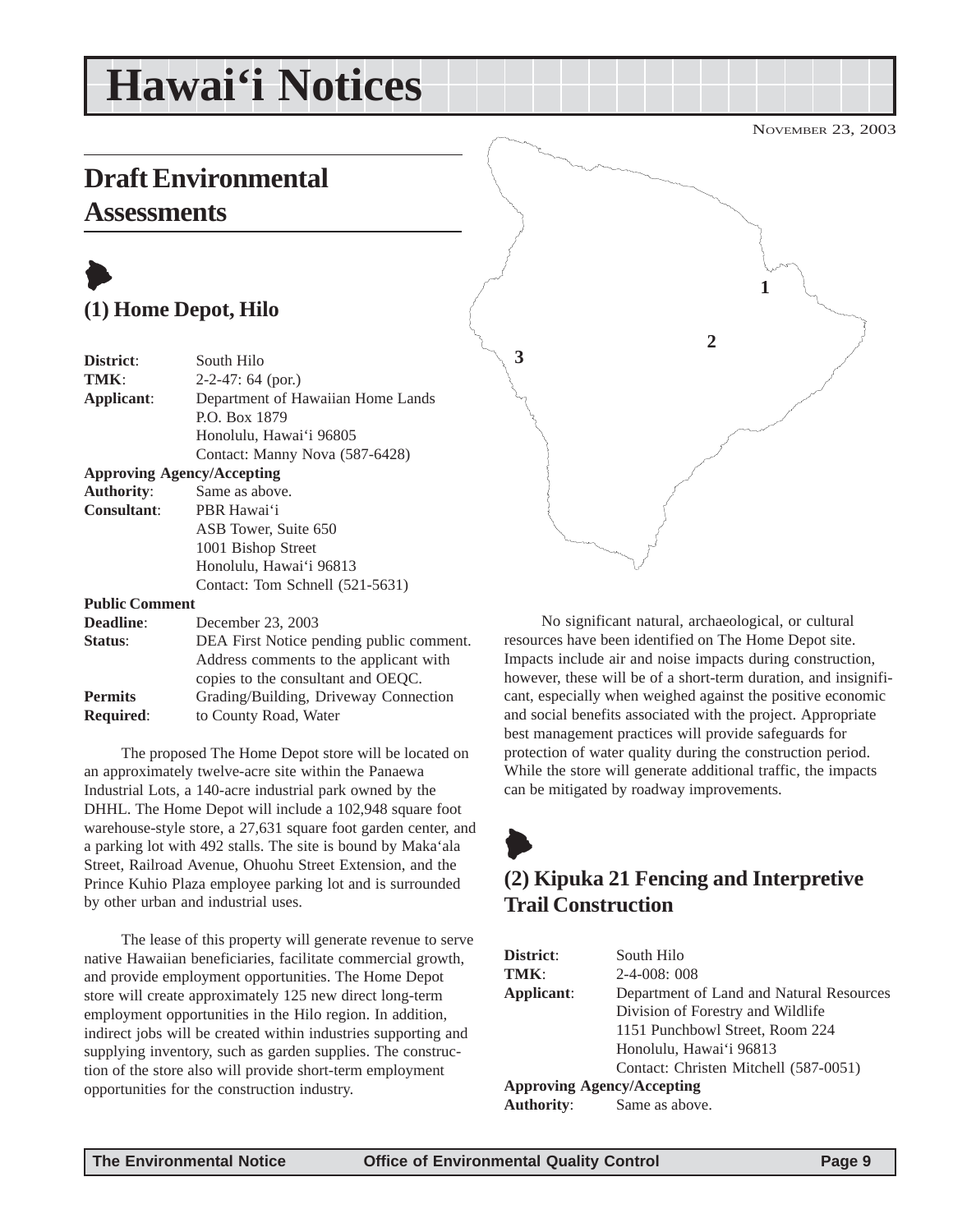## <span id="page-9-0"></span>**Hawai'i Notices**

NOVEMBER 23, 2003

#### **Public Comment**

**Deadline**: December 23, 2003 **Status:** DEA First Notice pending public comment. Address comments to the applicant with a copy to OEQC.

#### **Permits Required**:

The Division of Forestry and Wildlife (DOFAW) plans to construct perimeter fencing and an interpretive trail within the Upper Waiakea Forest Reserve, at the kipuka located just after Milepost 21 ("Kipuka 21") on Saddle Road on the Big Island of Hawai'i. The project area is owned by the State of Hawai'i and lies within the Protective Subzone of the Conservation District.

The goals of this project are to: (1) provide long-term protection to the natural resources within a kipuka situated near Milepost 21 on Saddle Road, through perimeter fencing of approximately 15 acres, and (2) provide safe and convenient public access to a relatively unspoiled kipuka rainforest habitat, through the development of an interpretive trail.

Fence construction will involve hand clearing of a corridor no more than 10 feet wide and erecting a fence line. The planned fence will be approximately four feet tall, made of hogwire. Trail construction will involve clearing of vegetation, constructing one or more small viewing platforms, and establishing a trail bed for a trail of approximately 3/4 mile in length. Interpretive signage will be placed at strategic locations along the trail, sharing cultural, botanical and biological information about the kipuka, the Hawaiian forest, and the native plants and wildlife.

Potential impacts include disturbance and damage to common native plants and short-term disturbance to native birds. Impact mitigation measures include conducting surveys and route design of the fence and trail corridors to ensure no botanical or cultural resources are within the construction corridor, constructing most of the fence outside of the kipuka on the 1855 lava flow where vegetation is sparse to minimize disturbance to vegetation, implementing measures to decrease the potential for accidental introduction of non-native species, and avoiding loud construction during periods of nesting.

## **Final Environmental Assessments/Findings of No Significant Impacts (FONSI)**



## **(3) Lokahi Subdivision Access Road**

| District:                         | North Kona                               |
|-----------------------------------|------------------------------------------|
| TMK:                              | $7-3-10$ : por. 6                        |
| Applicant:                        | Westpro Development, Inc.                |
|                                   | P.O. Box 2808                            |
|                                   | Kailua-Kona, Hawai'i 96745               |
|                                   | Contact: John Stevens (326-4675)         |
| <b>Approving Agency/Accepting</b> |                                          |
| <b>Authority:</b>                 | Department of Land and Natural Resources |
|                                   | P.O. Box 621                             |
|                                   | Honolulu, Hawai'i 96809                  |
|                                   | Contact: Harry Yada (974-6203)           |
| <b>Consultant:</b>                | Brian Nishimura (935-7692)               |
|                                   | 101 Aupuni Street, Suite 217             |
|                                   | Hilo, Hawai'i 96720                      |
| Status:                           | FEA/FONSI issued, project may proceed.   |
| <b>Permits</b>                    | Request to Utilize State Land; UIC;      |
| <b>Required:</b>                  | Approval of Roadway Subdivision; Ap-     |
|                                   | proval of Construction Plans             |

Westpro Development, Inc. is proposing to develop the Lokahi Subdivision, a 190-lot residential subdivision with a park and related amenities, on approximately 68.534 acres of land in North Kona, island of Hawai'i, TMK(s)7-3-10: 47, 48 & 50. The project site is located east (mauka) of the Queen Ka`ahumanu Highway, in the land division of Kalaoa 5th, North Kona, Hawai`i and south of the Kona Palisades Subdivision.

The proposed project will be served by three access roads from Ka'iminani Drive, the principal mauka-makai access linking the Mamalahoa Highway and the Queen Ka'ahumanu Highway. One of the three accesses proposed for the Lokahi Subdivision is a new road through the adjacent State property situated west (makai) of the project site and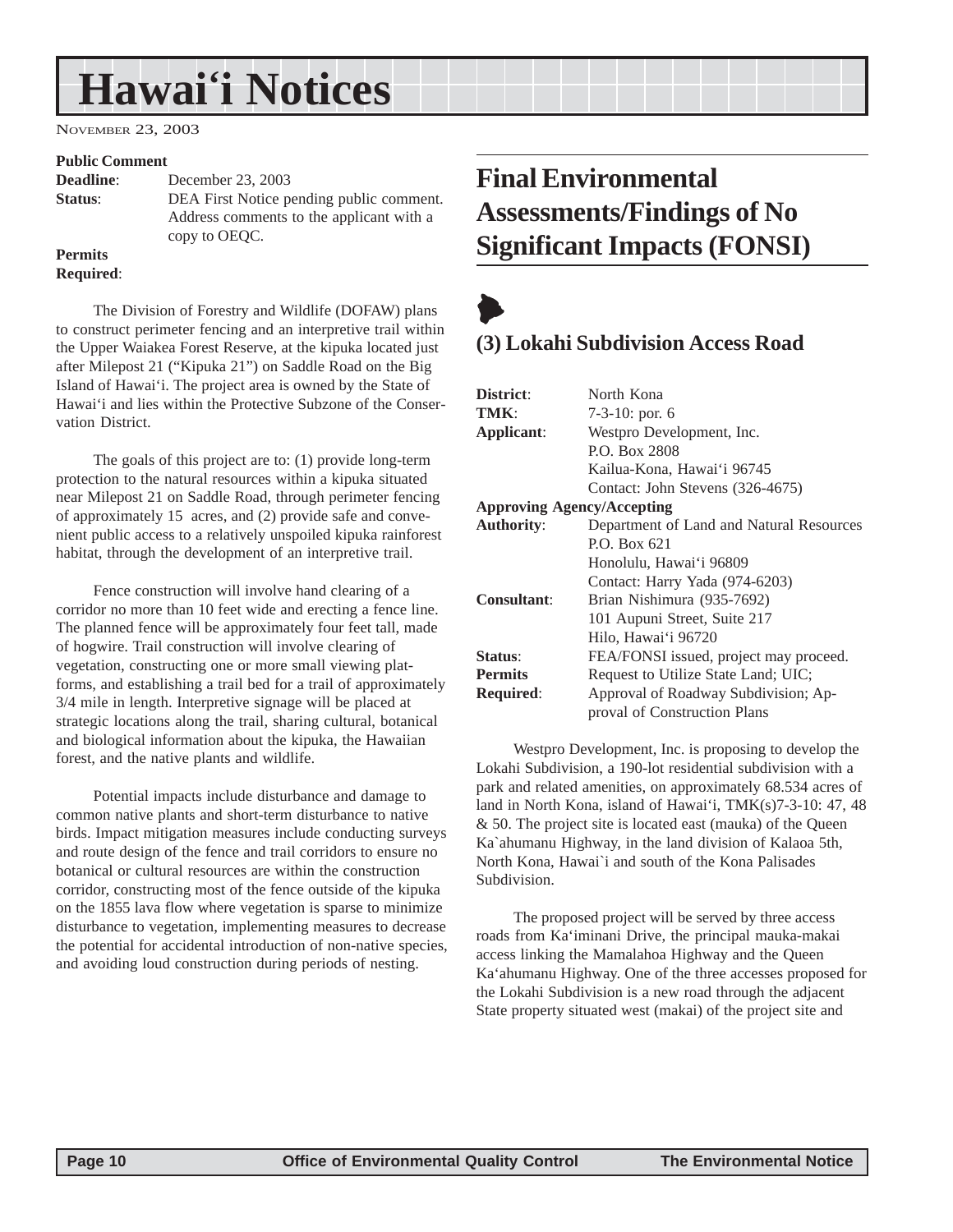<span id="page-10-0"></span>

NOVEMBER 23, 2003

identified as TMK 7-3-10: portion of 6. The proposed roadway will intersect with Ka'iminani Drive approximately 200 feet west (makai) of the western most parcel within the Kona Palisades Subdivision. This north-south segment of the proposed roadway will eventually become part of the "New Main Street" included in the County's Keahole to Keauhou Project Map that is dated August, 2001. The "New Main Street" is intended to have a 120-foot wide right-of-way and Westpro is proposing to develop the eastern (mauka) half of that right-of-way with a 60-foot wide public road which will extend approximately 700 feet south from Ka'iminani Drive and make a 90 degree turn east (mauka) for another 280 feet before entering the proposed residential project site in TMK: 7-2-10: 48. This roadway will be improved to County dedicable standards with a pavement width of 24 feet and paved swales of approximately 18 feet. The roadway has an estimated cost of \$350,000 and will take approximately three months to complete.

## **Previously Published Projects Pending Public Comments**

#### **Draft Environmental Assessments**

#### 6 **'Uila Ranch Invasive Species Control/Pasture Re-establishment**

**Applicant**: Kenneth and Mary Ellen Wong (967-7224) P.O. Box 250 Volcano, Hawai'i 96785

#### **Approving Agency/Accepting**

**Authority**: Department of Land and Natural Resources P.O. Box 621 Honolulu Hawai'i 96809 Contact: Dawn Hegger (587-0380)

#### **Public Comment**

**Deadline**: December 8, 2003



## **Conservation District Notices**

### **Board Permits**

Persons interested in commenting on the following Conservation District Use Application (Board Permit) must submit comments to the Department of Land and Natural Resources (DLNR). Also, anyone interested in receiving notification of determinations on Conservation District Use Applications (Board Permits) must submit requests to DLNR that include the following information:

(1) Name and address of the requestor;

(2) The departmental permit for which the requestor would like to receive notice of determination; and

(3) The date the notice was initially published in the Environmental Notice.

Both comments and requests for notification of determinations must be submitted to DLNR within thirty days from the initial date that the notice was published in the *Environmental Notice*. Please send comments and requests to: State of Hawai'i, Department of Land and Natural Resources, Office of Conservation and Coastal Lands, 1151 Punchbowl Street, Room 220, Honolulu, Hawai'i 96813.

DLNR will make every effort to notify those interested in the subject CDUA, it is not obligated to notify any person not strictly complying with the above requirements. For more information, please contact Tiger Mills at 587-0382.

## $\blacktriangleright$ **Kekaha Kai State Park Phase I**

| File No.:             | HA-3168                                                |
|-----------------------|--------------------------------------------------------|
| Applicant:            | DLNR, Division of State Parks                          |
| <b>Location:</b>      | North Kona, Hawai'i                                    |
| TMK:                  | 7-2-04: 03, 17, 19                                     |
| Action:               | Kekaha Kai State Park Phase I, Maniniowali/            |
|                       | Kua Bay Improvements                                   |
| <b>HRS 343</b>        | The Final EIS was published in OEQC's                  |
| <b>Determination:</b> | <i>Environmental Notice</i> on 6/8/03; accepted by the |
|                       | Governor on $8/20/03$ .                                |
| Applicant's           |                                                        |
| <b>Contact:</b>       | James Leonard, PBR Hawaii-Hilo (961-3333)              |
|                       |                                                        |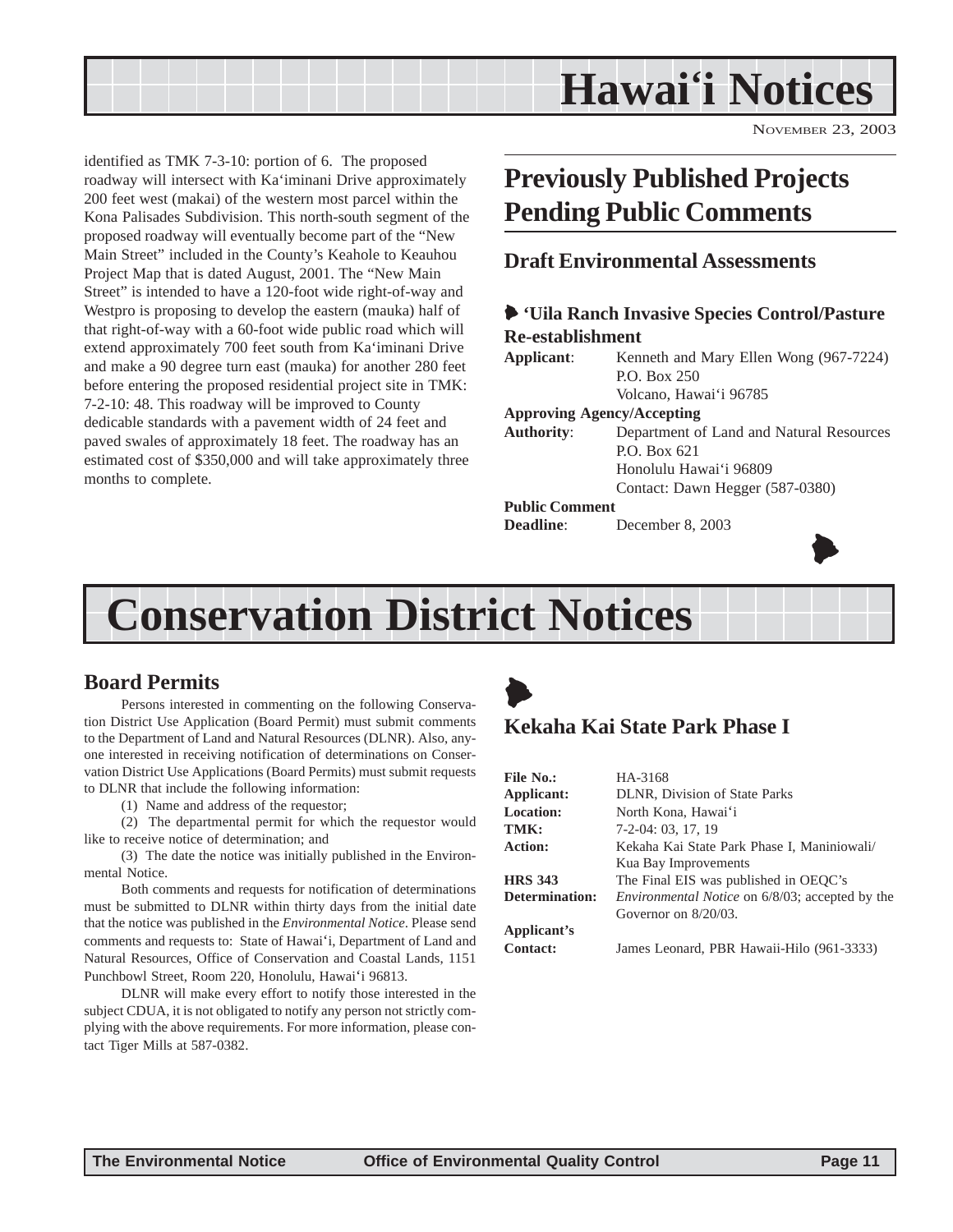## <span id="page-11-0"></span>**Shoreline Notices**

NOVEMBER 23, 2003

#### **Shoreline Certification Applications**

Pursuant to § 13-222-12, HAR the following shoreline certification applications are available for inspection at the DLNR District Land Offices on Kaua'i, Hawai'i and Maui and at Room 220, 1151 Punchbowl St., Honolulu, O'ahu (telephone: 587-0414). All comments shall be submitted in writing to the State Land Surveyor, 1151 Punchbowl Street, Room 210, Honolulu, Hawai'i 96813 and postmarked no later than fifteen (15) calendar days from the date of the public notice of the application. If there are any questions, please call Nick Vaccaro at 587-0384.

| File No. | Date     | Location                                                                                                                                                                                                          | Applicant/Owner                                   | TMK             |
|----------|----------|-------------------------------------------------------------------------------------------------------------------------------------------------------------------------------------------------------------------|---------------------------------------------------|-----------------|
| OA-960   | 11/14/03 | Condominium Map No. 1123, land situated at Kawailoa,<br>Waialua, Island of Oahu, Hawaii                                                                                                                           | Gil Surveying Services. Inc./<br>Kihapai Partners | $6-1-12:07$     |
|          |          | Address: 61-283 & 61-285 Kamehamaha Highway                                                                                                                                                                       |                                                   |                 |
|          |          | Purpose: Building Permit                                                                                                                                                                                          |                                                   |                 |
| OA-961   | 11/14/03 | Land Patent 8165, Land Commission Award 8559-B, Apana<br>32 to W.C. Lunalilo, land situated at Kaalawai Beach,<br>Honolulu, Island of Oahu, Hawaii<br>Address: 3639 Diamond Head Road<br>Purpose: Building Permit | Engineers Surveyors Hawaii,<br>Inc./Heidi Snow    | $3 - 1 - 38:23$ |
| MO-081   | 11/14/03 | Lot 347, Land Court Application 1683 (Map 19), land<br>situated at Kaluakoi, Iloli, Molokai, Maui, Hawaii<br>Address: 216 Kaula Way<br>Purpose: Building Permit                                                   | Don W. Williams/John D.<br>McAfee                 | $5-1-07:28$     |

#### **Shoreline Certifications and Rejections**

Pursuant to §§13-222-26, HAR the following shorelines have been proposed for certification or rejection by the DLNR. Any person or agency wishing to appeal a proposed shoreline certification or rejection shall file a notice of appeal in writing with the department no later than 20 calendar days from the date of the public notice of the proposed shoreline certification or rejection. The Notice of appeal shall be sent to the BLNR, 1151 Punchbowl Street, Room 220, Honolulu, Hawai'i 96813.

| Case No.       | <b>Actions Under</b><br>New and Old<br><b>Shoreline Rules</b> | Location                                                                                                                                                                                                                   | Applicant                                                                                       | Tax Map<br>Key           |
|----------------|---------------------------------------------------------------|----------------------------------------------------------------------------------------------------------------------------------------------------------------------------------------------------------------------------|-------------------------------------------------------------------------------------------------|--------------------------|
| $MA-291$       | Proposed Shoreline<br>Certification<br>11/10/03               | Allotment 12 Mailepai Hui Partition, Napili 4 and 5, Land Situated at<br>Lahaina, Island of Maui, Hawaii<br>Address: 65 Hui Road                                                                                           | Valera, Inc./Hale<br>Napili Development                                                         | $4 - 3 - 02$ : 24        |
|                | New Rules                                                     | Purpose: Shoreline Location Update                                                                                                                                                                                         |                                                                                                 |                          |
| $OA - 362 - 2$ | Proposed Shoreline<br>Certification<br>11/10/03<br>New Rules  | Lot39-A, Land Court Application 87 (Map 3), land situated at Waialae,<br>Honolulu, Oahu, Hawaii (4997 Kahala Avenue)<br>Purpose: Building Permit                                                                           | R. M. Towill<br>Corporation/<br>Bernice P. Bishop<br>Estate                                     | $3 - 5 - 23:01$          |
| $OA-949$       | Proposed Shoreline<br>Certification<br>11/10/03<br>New Rules  | Lot B and C, being a portion of Lots 10 and 11 of May K. Davis<br>Subdivision, land situated at Kaneohe, Koolaupoko, Island of Oahu, Hawaii<br>Address: 45-001B Waikalua Road<br>Purpose: Minor Shoreline Structure Permit | Dennis Y.<br>Yamasato/Living<br>Trust of Nelson T.<br>Tuitele, Jr and<br><b>Jewell Tuitele</b>  | $4 - 5 - 7:31$<br>and 32 |
| $OA-950$       | Proposed Shoreline<br>Certification<br>11/10/03<br>New Rules  | Lot 973-B of Land Court Application (Map 110), land situated at<br>Malaekahana, Koolauloa, Island of Oahu, Hawaii<br>Address: 56-197 Kamehameha Highway<br>Purpose: New House Construction                                 | <b>Engineer Surveyor</b><br>Hawaii, Inc./Mr.<br>and Mrs. Markus<br>Polivka                      | $5-6-01:37$              |
| <b>OA-958</b>  | Proposed Shoreline<br>Certification<br>11/10/03               | Portion of Parcel 3 C.S.F. No. 13960, land situated at Ulumoku, Waikele,<br>Ewa, Island of Oahu, Hawaii<br>Address: Waipahu Ash Landfill, South end of Waipahu Depot Road<br>Purpose: Permit/Special Management Area Use   | Community<br>Planning, Inc., for<br>City and County of<br>Honolulu<br>Owner: State of<br>Hawaii | $9 - 3 - 02:27$          |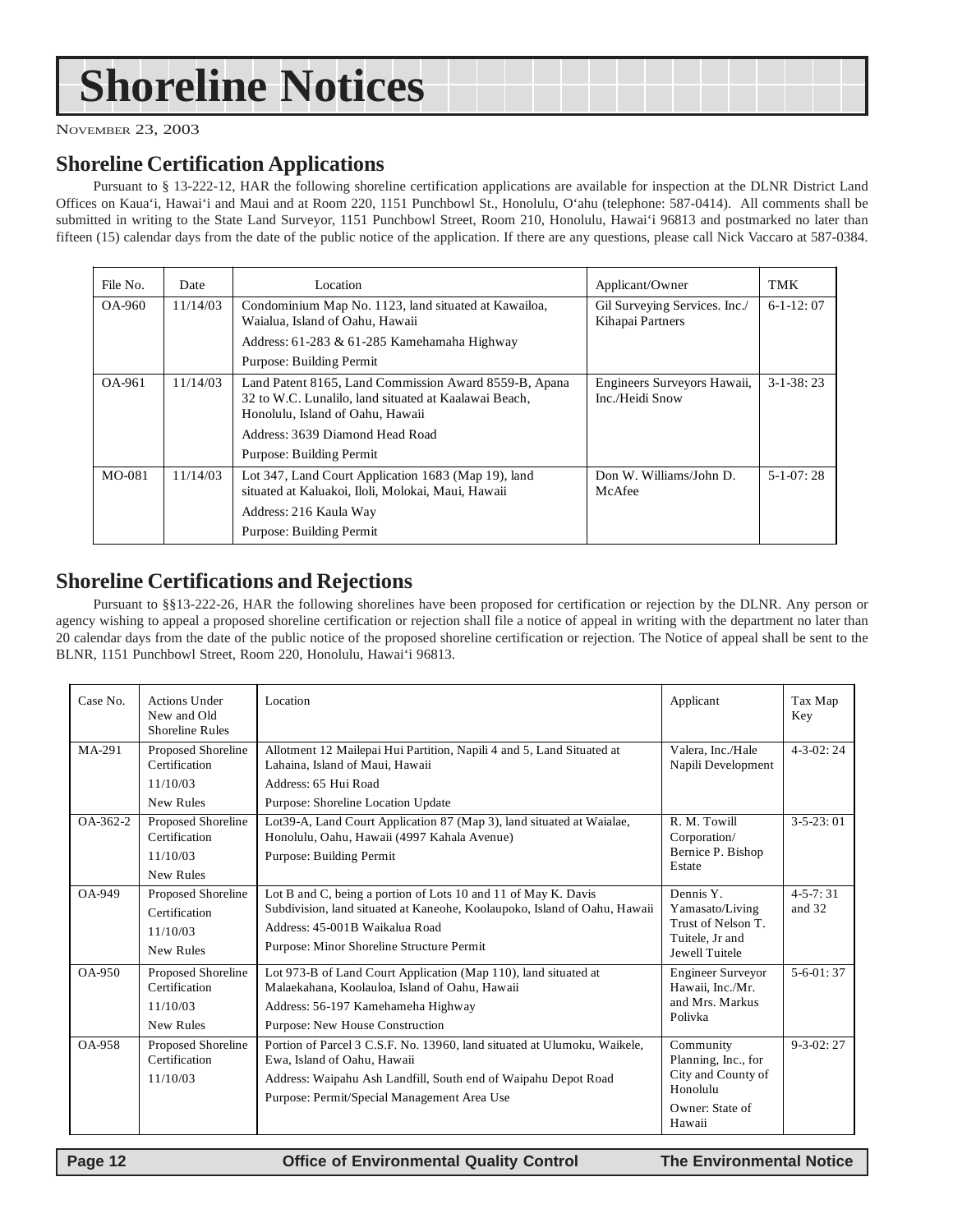## **Pollution Control Permit Applications**

## **Department of Health Permits**

The following is a list of some pollution control permits currently being reviewed by the State Department of Health. For more information about any of the listed permits, please contact the appropriate branch or office of the Environmental Management Division at 919 Ala Moana Boulevard, Honolulu.

#### **Clean Air Branch**

| Branch<br>Permit Type                                                   | Applicant $\&$<br>Permit Number                              | Project Location                                                                                             | Pertinent<br>Date    | Proposed Use                                                                                                                                |
|-------------------------------------------------------------------------|--------------------------------------------------------------|--------------------------------------------------------------------------------------------------------------|----------------------|---------------------------------------------------------------------------------------------------------------------------------------------|
| Clean Air Branch,<br>586-4200,<br>Covered Source<br>Permit              | Grace Pacific<br>Corporation<br>CSP 0045-01-C<br>(Amendment) | 91-920 Farrington<br>Highway, Kapolei, Oahu                                                                  | Is sued:<br>10/29/03 | 400 TPH Non-Portable Plant, 150<br>TPH Screening Plant, and 600 TPH<br>A ggre gate Recycling Plant with<br>1,000 kW Diesel Engine Generator |
| Clean Air Branch,<br>586-4200,<br>Temporary<br>Covered Source<br>Permit | Land Breeze, Inc.<br>CSP 0543-01-CT                          | Various Temporary Sites,<br>State of Hawaii<br>Initial Location:<br>Hickam Air Force Base,<br>Honolulu, Oahu | Is sued:<br>11/3/03  | 400 TPH Portable Crushing Plant<br>with 525 BHP Diesel Engine                                                                               |

#### **Safe Drinking Water**

| Branch &<br>Permit Type                                       | Applicant & Permit Number                                                              | <b>Project Location</b>                                                                                                       | Pertinent<br>Dates         | Proposed Use                                                                                              |
|---------------------------------------------------------------|----------------------------------------------------------------------------------------|-------------------------------------------------------------------------------------------------------------------------------|----------------------------|-----------------------------------------------------------------------------------------------------------|
| Safe Drinking Water<br>Branch, 586-4258,<br><b>UIC Permit</b> | Keauhou Heights Limited<br>Partnership<br>UH-2235                                      | Keauhou Heights Subdivision<br>Ainanani St., Kailua-Kona<br>TMK (3) 7-7-07:30                                                 | Comment<br>by:<br>12/29/03 | Construction of 2 injection wells for surface<br>drainage.                                                |
| Safe Drinking Water<br>Branch, 586-4258,<br><b>UIC Permit</b> | Kiilae Estates, LLC<br>UH-2236                                                         | Kiilae Estates - Subdivsion Road<br>Improvements; Kona Belt Road,<br>Captain Cook. TMK (3) 8-5-05:19, 22                      | tba                        | Construction of 22 injection w ells for surface<br>drainage.                                              |
| Safe Drinking Water<br>Branch, 586-4258,<br><b>UIC Permit</b> | Kiilae Estates, LLC<br>UH-2237                                                         | Kiilae Estates - Subdivsion Road<br>Improvements; Kona Belt Road,<br>Captain Cook. TMK (3) 8-5-05:22                          | tba                        | Construction of one injection well for water<br>tank overflow, washout effluent, and surface<br>drainage. |
| Safe Drinking Water<br>Branch, 586-4258,<br><b>UIC Permit</b> | Dollar Rent-a-Car<br>UH-2238                                                           | Dollar Rent-a-Car, Keahole International<br>Airport, Aulepe Street, Keahole Airport,<br>N. Kona                               | n/a                        | Registration of one existing injection well for<br>carw ash effluent and for surface drainage.            |
| Safe Drinking Water<br>Branch, 586-4258,<br><b>UIC Permit</b> | Vanguard Car Rental USA Inc.<br>UH-2194                                                | Alamo Rent A Car Service Lot<br>Keahole-Kona International Airport<br>Service Lots 2115A & 2115D                              | n/a                        | Change-of-Operator for one injection well for<br>surface drainage.                                        |
| Safe Drinking Water<br>Branch, 586-4258,<br><b>UIC Permit</b> | Vanguard Car Rental USA Inc.<br>UH-2195                                                | Alamo Rent A Car Service Lot<br>Keahole-Kona International Airport<br>Service Lots 2106 & 2119                                | n/a                        | Change-of-Operator for one injection well for<br>surface drainage.                                        |
| Safe Drinking Water<br>Branch, 586-4258<br><b>UIC Permit</b>  | Kaomalo, LLC<br>UH-2239                                                                | Lualai Subdivision, Phase 2<br>Parker Ranch - Schuler Homes<br>Kaomoloa Rd. located off Mamalahoa<br>Hw y., Waimea, S. Kohala | tba                        | Construction of 39 injection w ells for surface<br>drainage.                                              |
| Safe Drinking Water<br>Branch, 586-4258,<br><b>UIC Permit</b> | Western United Life Assurance Co. Sunset Beach Colony<br>UO-1216                       | 58-311 Kamehameha Hw y., Haleiw a                                                                                             | n/a                        | Facility-Name-Change for 3 injection w ells for<br>sew age disposal.                                      |
| Safe Drinking Water<br>Branch, 586-4258,<br><b>UIC Permit</b> | Department of Public Works &<br>Environmental Management,<br>County of Maui<br>UM-1357 | Lahaina WW Reclamation Facility<br>3300 Honoapiilani Highw ay<br>Lahaina, Honokow ai                                          | n/a                        | Permit renew al for 4 injection wells for<br>municipal sew age disposal.                                  |
| Safe Drinking Water<br>Branch, 586-4258,<br><b>UIC Permit</b> | Haw aii Housing Authority<br>UK-1409                                                   | Haw aii Housing Authority STP<br>Kapaa, Kauai TMK (4) 4-5-15:06                                                               | n/a                        | Abandonment of one unfinished injection well,<br>unused.                                                  |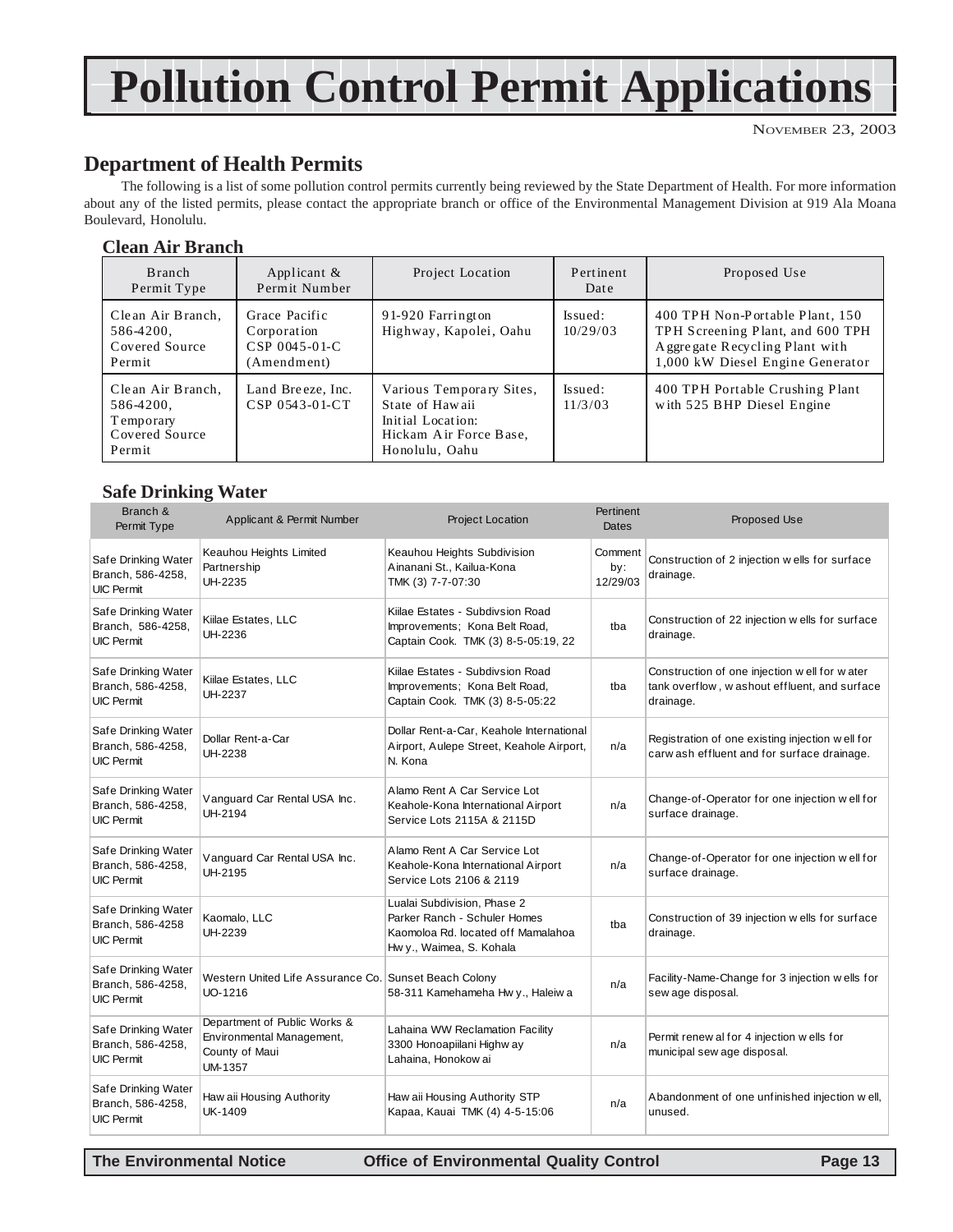## <span id="page-13-0"></span>**Coastal Zone News**

NOVEMBER 23, 2003

### **Federal Consistency Reviews**

The Hawai'i Coastal Zone Management (CZM) Program has received the following federal actions to review for consistency with the CZM objectives and policies in Chapter 205A, Hawai'i Revised Statutes. This public notice is being provided in accordance with section 306(d)(14) of the National Coastal Zone Management Act of 1972, as amended. For general information about CZM federal consistency please call John Nakagawa with the Hawai'i CZM Program at 587- 2878. For neighboring islands use the following toll free numbers: Lana'i & Moloka'i: 468-4644 ext.72878, Kaua'i: 274-3141 ext. 72878, Maui: 984-2400 ext. 72878 or Hawai'i: 974-4000 ext. 72878. For specific information or questions about an action listed below please contact the CZM staff person identified for each action. Federally mandated deadlines require that comments be received by the date specified for each CZM consistency review and can be mailed to: Office of Planning, Department of Business, Economic Development and Tourism, P.O. Box 2359, Honolulu, Hawai'i 96804. Or, fax comments to the Hawai'i CZM Program at 587-2899.

### 7 **(1) Hanalei Valley/Hanalei National Wildlife Refuge Scenic Stop, Kaua'i**

| <b>Federal Action:</b>  | <b>Federal Activity</b>                        |
|-------------------------|------------------------------------------------|
| <b>Proposing</b>        |                                                |
| Agencies:               | Federal Highway Administration, State of       |
|                         | Hawai'i Department of Transportation (DOT)     |
|                         | and Princeville Corporation; contact: Steven   |
|                         | Kyono, DOT, (808) 274-3111                     |
| <b>Location:</b>        | Kuhio Highway, xxxxx mile east of the existing |
|                         | Hanalei Valley scenic stop, Hanalei, Kaua'i    |
| Tax Map Kev:            | $5 - 3 - 1$ : 16                               |
| <b>CZM</b> Contact:     | John Nakagawa, 587-2878                        |
| <b>Proposed Action:</b> |                                                |

In a public-private partnership, the State of Hawai'i Department of Transportation (DOT), the Federal Highways Administration (FHWA) and the Princeville Corporation (landowner) are proposing to develop a new scenic stop overlooking Hanalei Valley and the Hanalei National Wildlife Refuge. After construction, the scenic stop will be donated to the U.S. Fish and Wildlife Refuge to operate and maintain as a visitor information center. The new scenic stop will include scenic overlooks, a new intersection on Kuhio Highway, a visitor information center, public restrooms, parking lot, a maintenance and storage building, and possibly an open-air pavilion and garden. **Comments Due**: December 8, 2003

### 1 **(2) Supplemental Deck at Ala Wai Boat Harbor Slip 535, O'ahu**

| Applicant:       | John A. Dubiel                                                   |
|------------------|------------------------------------------------------------------|
|                  | <b>Federal Action:</b> Department of the Army Permit (200400039) |
|                  | <b>Federal Agency:</b> U.S. Army Corps of Engineers              |
|                  | Contact: Bill Lennan, 438-6986                                   |
| <b>Location:</b> | Ala Wai Boat Harbor Slip 535                                     |

#### **CZM Contact**: John Nakagawa, 587-2878 **Proposed Action**:

Construct a supplemental deck to boat slip 535 at Ala Wai Boat Harbor. The deck will be constructed of wood, 21 feet by 6.5 feet, and supported in the water by concrete blocks. The project does not involve any dredging or discharge of fill material into the water. **Comments Due**: December 8, 2003

### 1 **(3) Supplemental Deck at Ala Wai Boat Harbor Slip 750, O'ahu**

| Applicant:              | John R.H. Tucker                          |
|-------------------------|-------------------------------------------|
| <b>Federal Action:</b>  | Department of the Army Permit (200400028) |
| <b>Federal Agency:</b>  | U.S. Army Corps of Engineers              |
|                         | Contact: Bill Lennan, 438-6986            |
| <b>Location:</b>        | Ala Wai Boat Harbor Slip 750              |
| <b>CZM Contact:</b>     | John Nakagawa, 587-2878                   |
| <b>Proposed Action:</b> |                                           |

The applicant is requesting an after-the-fact permit for a supplemental deck to boat slip 750 at Ala Wai Boat Harbor. The deck is constructed of wood, 10 feet by 8 feet, and supported in the water by concrete footings. The project does not involve any dredging or discharge of fill material into the water.

**Comments Due**: December 8, 2003

## 1 **(4) Conversion of Pasture Land to Crop Farming in Kahuku, Island of O'ahu**

| Applicant:              | Mokofisi Emaleti Trust                    |
|-------------------------|-------------------------------------------|
| Agent:                  | Yukie Ohashi Planning Consultant          |
|                         | Contact: Yuki Ohashi, 808-985-2222        |
| <b>Federal Action:</b>  | Department of the Army Permit (20010125a) |
| <b>Federal Agency:</b>  | U.S. Army Corps of Engineers              |
|                         | Contact: Bill Lennan, 438-6986            |
| <b>Location:</b>        | 47-630 Kamehameha Highway, Kane'ohe,      |
|                         | $O^{\epsilon}$ ahu                        |
| TMK:                    | 4-7-13:10, 11, 12, 13, 16 and 24          |
| <b>CZM</b> Contact:     | Debra Tom 587-2840                        |
| <b>Proposed Action:</b> |                                           |

The applicant proposes to convert approximately 15 acres of wetland pasture land to crop production. The proposal includes tilling of wetland pasture with mechanized equipment, moving soil, spreading of mulch (produced onsite) for weed control, and tilling of soils approximately 1-2 days per month. No other soil or any other off-site material will be brought onto the discharge area for the purpose of crop farming. The conversion of a maximum of 15 acres to cropland will be in increments of approximately 1 acre (or less) between March 2004 and September 2007.

**Comments Due**: December 8, 2003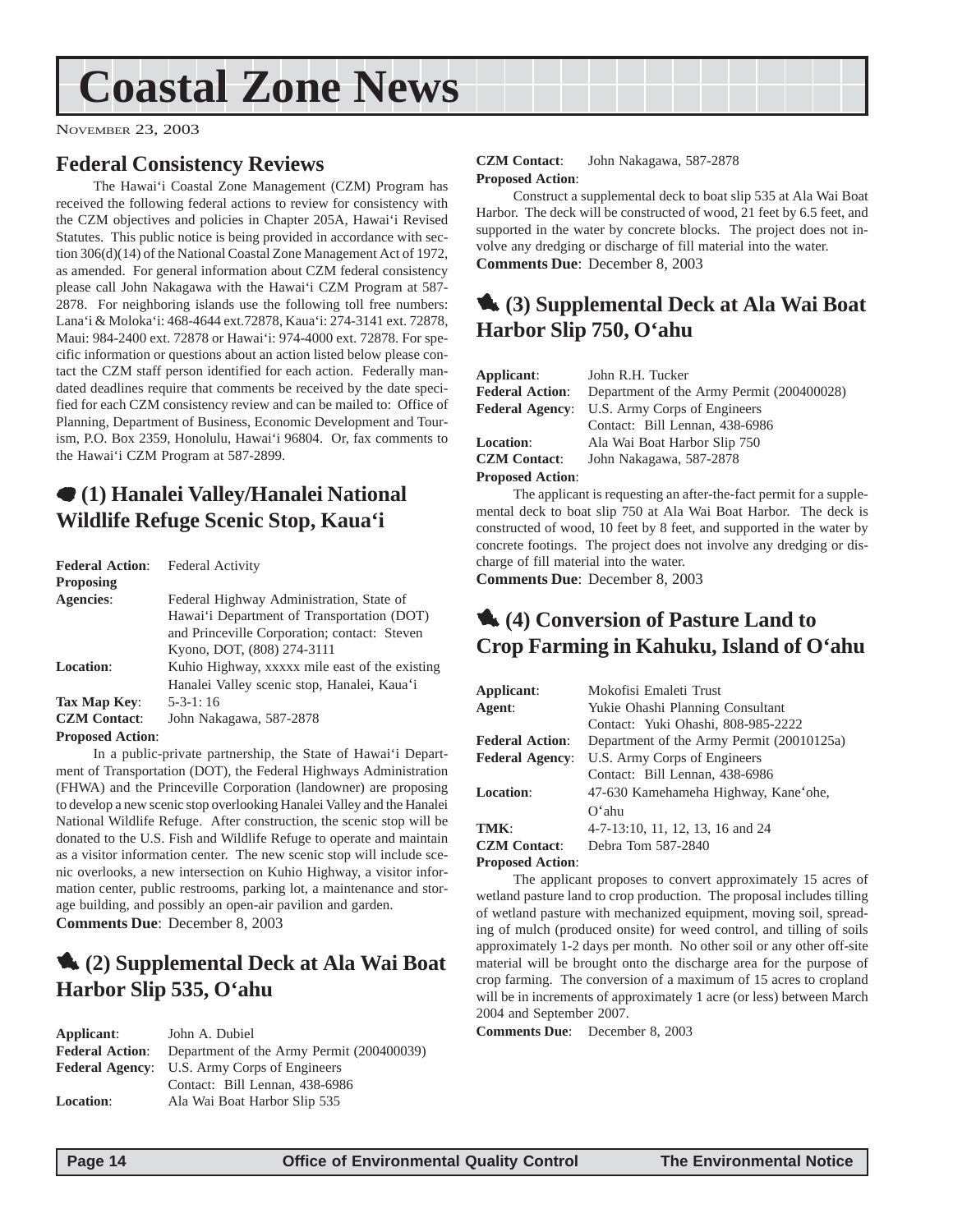<span id="page-14-0"></span>

NOVEMBER 23, 2003

### **Special Management Area (SMA) Minor Permits**

Pursuant to Hawai'i Revised Statute (HRS) 205A-30, the following is a list of SMA Minor permits that have been approved or are pending by the respective county/state agency. For more information about any of the listed permits, please contact the appropriate county/ state Planning Department. City & County of Honolulu (523-4131); Hawai'i County (961-8288); Kaua'i County (241-6677); Maui County (270-7735); Kaka'ako Special Design District (587-2878).

| Location (TMK)                       | Description (File No.)                                                                | Applicant/Agent                          |
|--------------------------------------|---------------------------------------------------------------------------------------|------------------------------------------|
| Honolulu: Waianae $(8-6-1-44)$       | Additions at Waianae WWT Plant Storage Tank<br>$(2003/SMA-78)$                        | C&C of Honolulu, DDC                     |
| Honolulu: Kakaako (2-1-60-5 &<br>10) | Construct BRT stop, canopy & benches (SMA/03-1)<br>Pending.                           | C&C of Honolulu, DTS                     |
| Maui: Wailuku (3-4-28-84)            | Dwelling & carport (SM2 20030172)                                                     | Zaremba, Marc                            |
| Maui: Kahului (3-7-11-20)            | Upgrade septic system (SM2 20030173)                                                  | Maui Electric Co., Ltd.                  |
| Maui: Kuau (2-5-4-25)                | Kookipa lifeguard tower & storage bldg (SM2 20030174)                                 | County Dept of Parks & Recreation        |
| Maui: Hana Hwy $(1-3-2-6)$           | Electrical pole (SM2 20030175)                                                        | Miller, Richard                          |
| Maui: Lahaina (4-6-33-8)             | Higgins apartment alterations (SM2 20030177)                                          | Wagner, Nick                             |
| Maui: Lahaina (4-2-1-32)             | Gupta lanai enclosure (SM2 20030179)                                                  | Pitzer Built Construction LLC            |
| Maui: Kihei (3-9-3-2)                | Maui Waveriders storage bldg (SM2 20030181)                                           | Wagner, Nick                             |
| Maui: Spreckelsville                 | Verizon install electrical equipment (SM2 20030182)                                   | Verizon Hawaii, Inc.                     |
| Maui: Hana Hwy (1-4-3-43)            | Hana Chevron storage room (SMX20030666) Pending.                                      | Maui Architectural Group, Inc.           |
| Maui: Lahaina (4-3-14-74)            | Salavador covered lanai (SMX 20030668) Pending.                                       | Salvador, Alberto                        |
| Maui: Kihei (2-2-25-66)              | Loomer residence additions (SMX 20030669) Pending.                                    | Loomer, Kent                             |
| Maui: Kahului $(3-1-2-2)$            | State Civil Defense warning siren pole (SMX 20030670)<br>State DAGS<br>Pending.       |                                          |
| Maui: Lahaina $(4-4-6-11)$           | Carolco residence interior alteration (SMX 20030671)<br>Pending.                      | Johnson, Barry & Carol                   |
| Maui: Honokowai (4-4-1-2)            | Nick's Fish Market restaurant alterations (SMX<br>20030672) Pending.                  | Ondatje, Christopher                     |
| Maui: Kihei (3-9-11-39)              | Alborando residence demo (SMX 20030673) Pending.                                      | Wagner, Nick                             |
| Maui: Kihei (3-9-7-48)               | Brainard dwelling additions (SMX 20030675) Pending.                                   | Cooper, Martin V.                        |
| Maui: Kihei (4-3-3-20)               | Mitchell Residence alterations (SMX 20030676) Pending.                                | Pitzer Built Construction LLC            |
| Maui: Kihei (3-9-11-39)              | Alborano dwelling replacement (SMX 200303677)<br>Pending.                             | Wagner, Nick                             |
| Maui: Kahului (3-8-7-33)             | MECO fire sprinkler & bldg (SMX 20030678-79)<br>Pending.                              | MECO                                     |
| Maui: Kahului (3-9-40-73)            | Shadle dwelling (SMX 20030681) Pending.                                               | Shadle, Glen Toby                        |
| Maui: Paia (2-6-9-3 & 4)             | Kauwetz residence demo & construction (SMX 20030682)<br>Pending.                      | Kauwertz, Gunter                         |
| Maui: Lahaina $(4-4-8-2)$            | Makai Massage alteration (SMX 20030683) Pending.                                      | Barron, Susan                            |
| Maui: $(2-1-11-1)$                   | Apartment alterations (SMX 20030685) Pending.                                         | Billy Hugh Welker                        |
| Maui: Kihei (3-9-17-24)              | Olson fence (SMX 20030686) Pending.                                                   | Olson, Steve                             |
| Maui: Kihei (3-9-37-49)              | Barone residence alterations (SMX 20030687) Pending.                                  | Barone, Robert                           |
| Maui: Lahaina (4-2-3-27)             | Ho renovation (SMX 20030689) Pending.                                                 | Chappelle, Patricia                      |
| Maui: Wailea (2-1-26-61 & 62)        | Wailea Pualani Est. consolidation (SMX 20030690)<br>Pending.                          | Burkett, Bruce & Cindee                  |
| Maui: Kihei (3-9-9-8)                | Hoehn pond & roof (SMX 20030691) Pending.                                             | Hoehn, Richard                           |
| Maui: Kahului (3-8-79-5)             | Servco Lexus expand parking area (SMX 20030692)<br>Pending                            | Riecke Sunnland Kona Architects,<br>Ltd. |
| Maui: Makena (2-1-4-75 & 110)        | Install portable toilets (SMX 20030693) Pending.                                      | State DLNR                               |
| Maui: Kihei (3-9-42-26)              | Weigert accessory dwelling (SMX 20030694) Pending.                                    | Weigert, William J.                      |
| Maui: Kihei (3-9-54-37)              | Capanash addition (SMX 20030695) Pending.                                             | Capanash, Ronald S.                      |
| Maui: Lahaina (4-3-6-57)             | Nguyen residence repairs (SMX 20030700) pending.                                      | Nguyen, Trinh                            |
| Hawaii: North Kona (7-5-8-6)         | St. Michael's Church construction of 600 sq ft open air<br>pavilion (SMM-145)         | Stephen J. Herbert                       |
| Hawaii: Kilauea (2-2-6-1)            | Construct & operate a water-quality monitoring station on<br>Alenaio Stream (SMM-146) | U.S. Geological Survey                   |

**The Environmental Notice Office of Environmental Quality Control Page 15**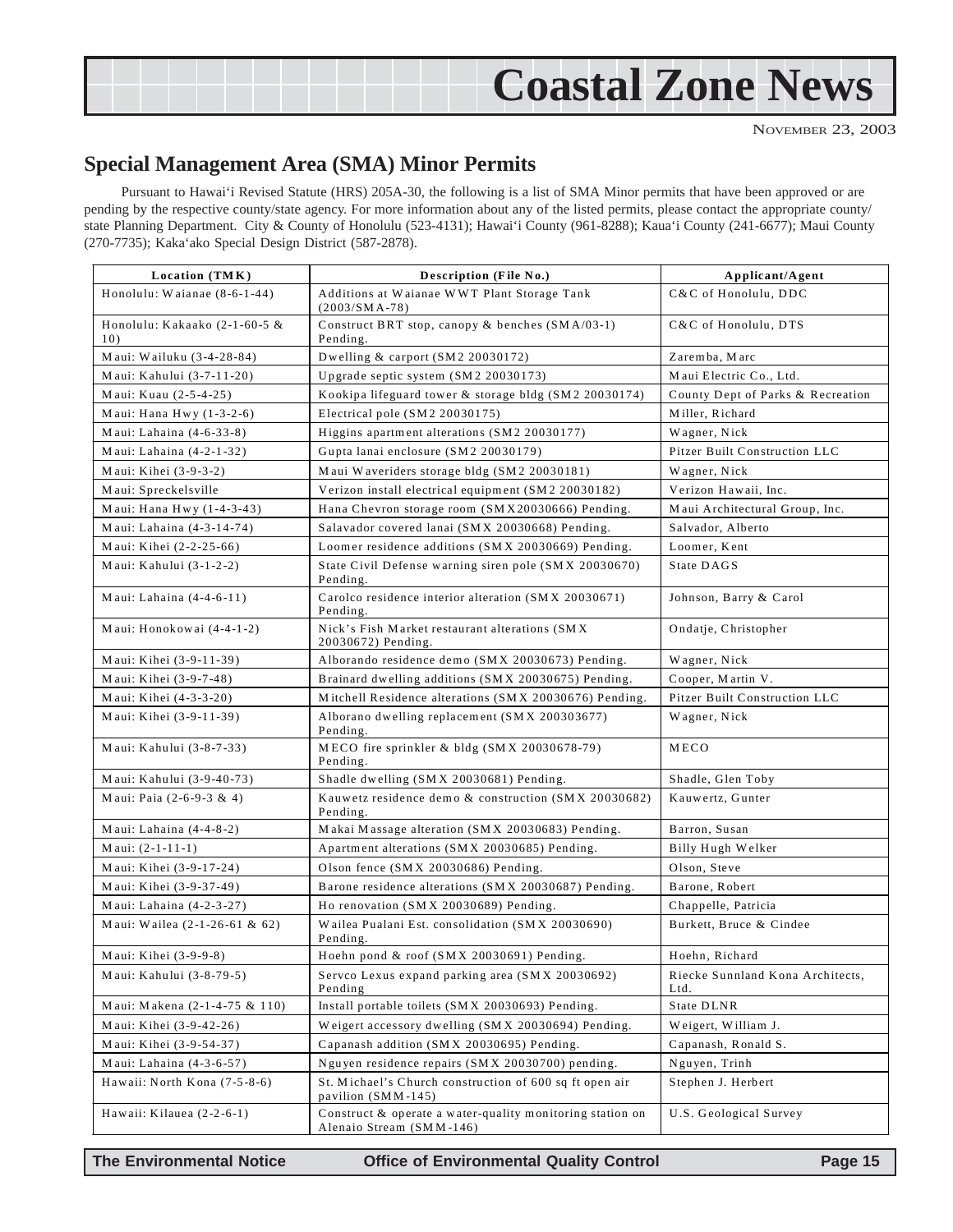## <span id="page-15-0"></span>**Coastal Zone News**

NOVEMBER 23, 2003

### **Special Management Area Documents (Chapter 25, Revised Ordinances of Honolulu)**

*Since SMA-only (Chapter 25, ROH) documents do not trigger the EIS law as articulated in Chapter 343, Hawaii Revised Statutes, effective September 1, 2001 OEQC will no longer review these documents for completeness or adequacy. However, OEQC will continue to provide notice of these projects as a public service. Questions regarding the adequacy, completeness and availability of these documents should be addressed directly to the county contact listed below.*

#### **1. St. John Lutheran Church (Draft SMA Document)**

The 2.26-acre site is located at 1004 Kailua Road. The existing uses on-site include a sanctuary/multi-purpose room for St. John Lutheran Church and a Le Jardin Preschool. The applicant, St. John Lutheran Church, proposes to construct a new 5,000-square-foot sanctuary and a covered walkway. The new sanctuary will replace the existing sanctuary, which will be converted into church office(s), conference, multi-purpose room, and other ancillary areas. The new sanctuary will include an entry vestibule, a nave with seating for 270-295 people, a choir and bell choir area, an altar/pulpit area, a sacristy, and electrical and storage room. The new covered walkway will connect the new sanctuary with existing facilities. The applicant states that the construction of the new sanctuary is not intended to increase the amount of people using the facility at any given time but rather to facilitate space planning. Please direct questions and written comments to Lin Wong, Department of Planning and Permitting, City and County of Honolulu, 650 South King Street, 7<sup>th</sup> Floor, Honolulu, Hawai'i 96813, telephone: 523-4485.



### **Availability of Seats for the Hawaiian Islands Humpback Whale National Marine Sanctuary Advisory Council**

The Hawaiian Islands Humpback Whale National Marine Sanctuary (HIHWNMS) is seeking applicants for the following vacant seats on its Sanctuary Advisory Council (Council): Maui County Alternate, Kaua'i County Alternate, Education Alternate, Fishing Alternate, Native Hawaiian Member, and Native Hawaiian Alternate. Applicants are chosen based upon their particular expertise and experience in relation to the seat for which they are applying; community and professional affiliations; philosophy regarding the protection and management of marine resources; and possibly the length of residence in Hawai'i. Applicants who are chosen as members should expect to serve two-year terms, pursuant to the Council's Charter. Applications are due by December 5, 2003. Application kits may be obtained from Keeley Belva (888)55-WHALE, or via e-mail at: Keeley.Belva@noaa.gov. Completed applications should be mailed to the Hawaiian Islands Humpback Whale National Marine Sanctuary, 6700 Kalaniana'ole Highway, Suite 104, Honolulu, Hawai'i 96825, or faxed to (808) 397-2650, or returned via electronic mail. For further details, contact Keeley Belva as indicated above (see, 68 F.R. 64594, November 14, 2003).

#### **Issuance of an Experimental Use Permit**

EPA has granted an experimental use permit (EUP, No. 432- EUP-7) to Bayer Environmental Science, a business group of Bayer CropScience, LP, 95 Chestnut Ridge Road Montvale, NJ 07645. This EUP allows the use of 312.84 pounds of the insecticide Imidacloprid on 825 structures to evaluate the control of subterranean termites, drywood termites, dampwood termites, carpenter ants, and other woodinfesting insects. The program is authorized only in the States of Alabama, Arizona, Arkansas, California, Florida, Georgia, Hawai'i, Illinois, Indiana, Kansas, Kentucky, Louisiana, Maryland, Mississippi, Missouri, Nebraska, New Jersey, North Carolina, Ohio, Oklahoma, Pennsylvania, South Carolina, Tennessee, Texas, and Virginia. The EUP is effective from November 1, 2003 to December 31, 2005. For further details contact Dani Daniel, Registration Division (7505C), Office of Pesticide Programs, Environmental Protection Agency, 1200 Pennsylvania Ave., NW., Washington, DC 20460-0001; telephone number: (703) 305-5409; electronic mail address: daniel.dani@epa.gov. An EUP permits use of a pesticide for experimental or research purposes only in accordance with the limitations in the permit (see, 68 F.R. 64105, November 12, 2003).